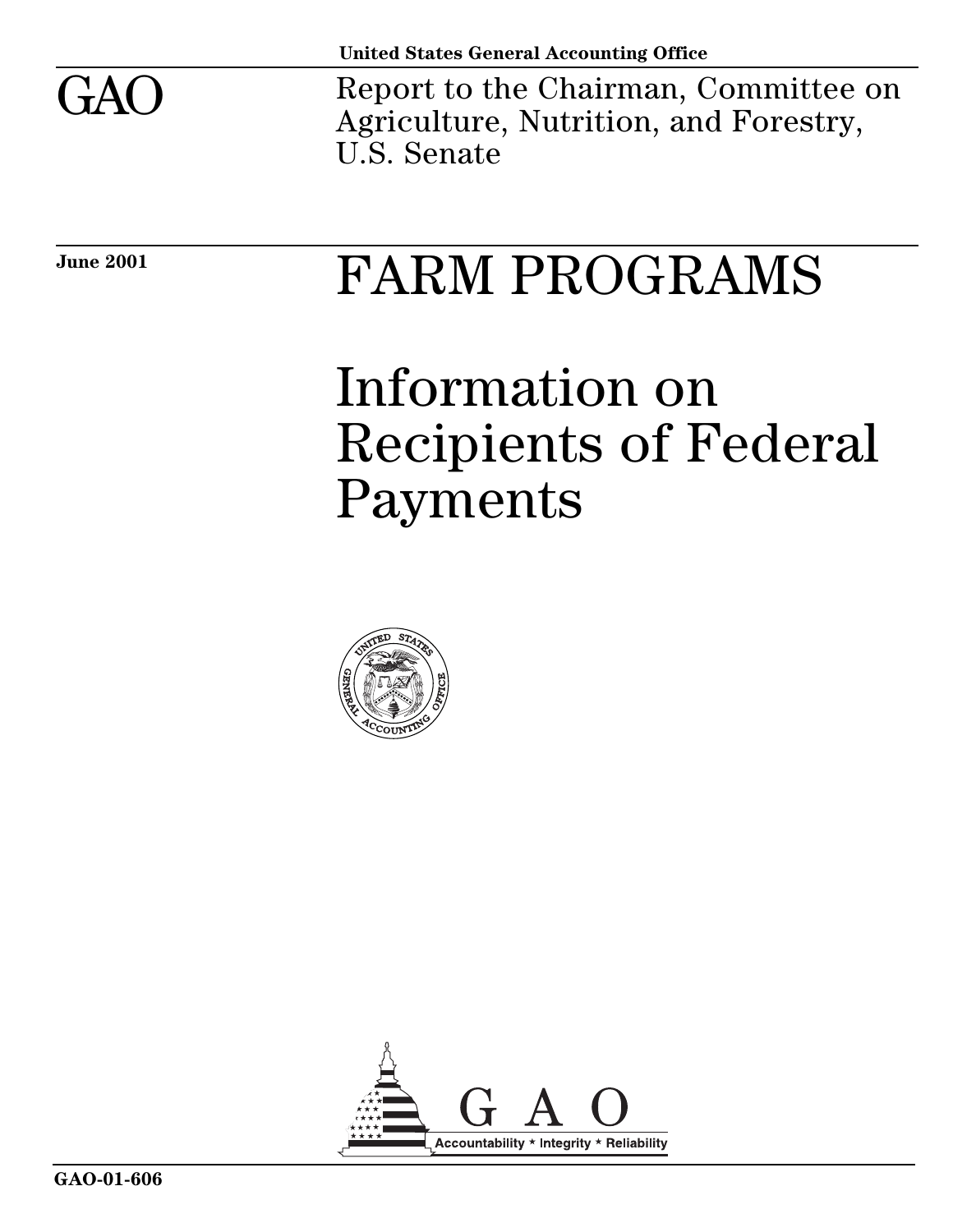## **Contents**

| Letter              |                                                                                                                                                                       | $\mathbf{1}$   |
|---------------------|-----------------------------------------------------------------------------------------------------------------------------------------------------------------------|----------------|
| <b>Appendix I</b>   | <b>Additional Analyses of the Distribution of Farm</b><br><b>Payments</b>                                                                                             | 29             |
| <b>Appendix II</b>  | <b>Scope and Methodology</b>                                                                                                                                          | 35             |
| <b>Appendix III</b> | <b>GAO Contacts and Staff Acknowledgments</b>                                                                                                                         | 38             |
| <b>Tables</b>       |                                                                                                                                                                       |                |
|                     | Table 1: Major Farm Program Payments                                                                                                                                  | 8              |
|                     | Table 2: Payment Limits for Major Farm Programs<br>Table 3: The Percentage of Major Farm Program Payments<br>Received by the 12 States Receiving the Largest Amounts, | 10             |
|                     | Crop Year 1999                                                                                                                                                        | $25\,$         |
|                     | Table 4: Description of ERS' Farm Typology                                                                                                                            | 32             |
|                     | Table 5: Percentage of Farms and Payments and Average Payments<br>by ERS' Farm Typology, 1993 and 1999                                                                | 33             |
| <b>Figures</b>      |                                                                                                                                                                       |                |
|                     | Figure 1: Percentage of Farms and Farm Payments by Farm Size,                                                                                                         |                |
|                     | 1999<br>Figure 2: Percentage of Payments Received by Farm Size,                                                                                                       | 3              |
|                     | 1991-99                                                                                                                                                               | $\overline{4}$ |
|                     | Figure 3: Percentage of Payments by Farm Operators' Age, 1991-99<br>Figure 4: Percentage of Farms Receiving Payments by Farm Size,                                    | 5              |
|                     | 1991-99<br>Figure 5: Average Farm Payment by Farm Size, 1991-99                                                                                                       | 13<br>14       |
|                     | Figure 6: The Percentage of Farm Payments, Acreage of Eligible<br>Crops Planted, and the Value of Production of Eligible                                              |                |
|                     | Crops, by Farm Size, 1999<br>Figure 7: Percentage of Farm Payments Received by Farm                                                                                   | 15             |
|                     | Operators in Selected Age Categories, 1999                                                                                                                            | 16             |
|                     | Figure 8: Number of Principal Farm Operators Younger than Age<br>35, 1991-99                                                                                          | 17             |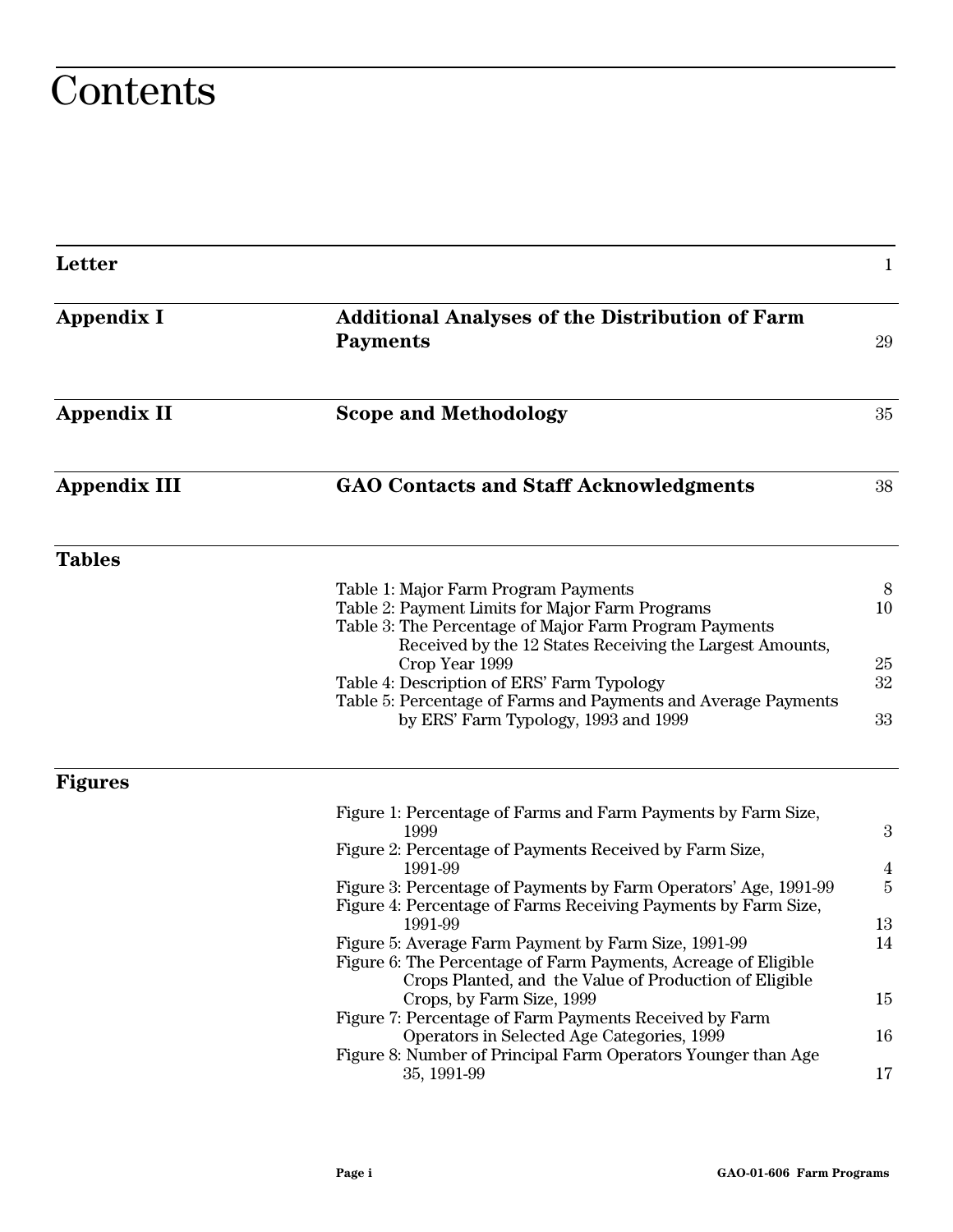| Figure 9: The Percentage of Payments, Farms, and Acreage of        |    |
|--------------------------------------------------------------------|----|
| Eligible Crops Planted, by Operators' Age, 1999                    | 18 |
| Figure 10: Percentage of Farms Receiving Farm Payments by          |    |
| Operators' Age, 1999                                               | 19 |
| Figure 11: Average Farm Payment in 1999 by Age of the Farms'       |    |
| <b>Principal Operator</b>                                          | 20 |
| Figure 12: Farm Size by Age Group, 1999                            | 21 |
| Figure 13: The Financial Position of Farm Operators of Various Age |    |
| Groups, 1999                                                       | 22 |
| Figure 14: Percentage of Major Farm Program Payments, by Crop,     |    |
| Crop Year 1999                                                     | 23 |
| Figure 15: Percentage of Major Farm Program Payments by Crop,      |    |
| Crop Years 1990-99                                                 | 24 |
| Figure 16: Percentage of Farm Payments by Farms' Number of         |    |
| Farm Acres Operated, 1991-99                                       | 30 |
| Figure 17: Percentage of Farm Payments Received by Large and       |    |
| Small Farms as Defined by the National Commission on               |    |
| Small Farms, 1991-99                                               | 31 |
| Figure 18: Percentage of Farm Commodity Payments Received by       |    |
| the Top 10 Percent of Recipients                                   | 34 |
|                                                                    |    |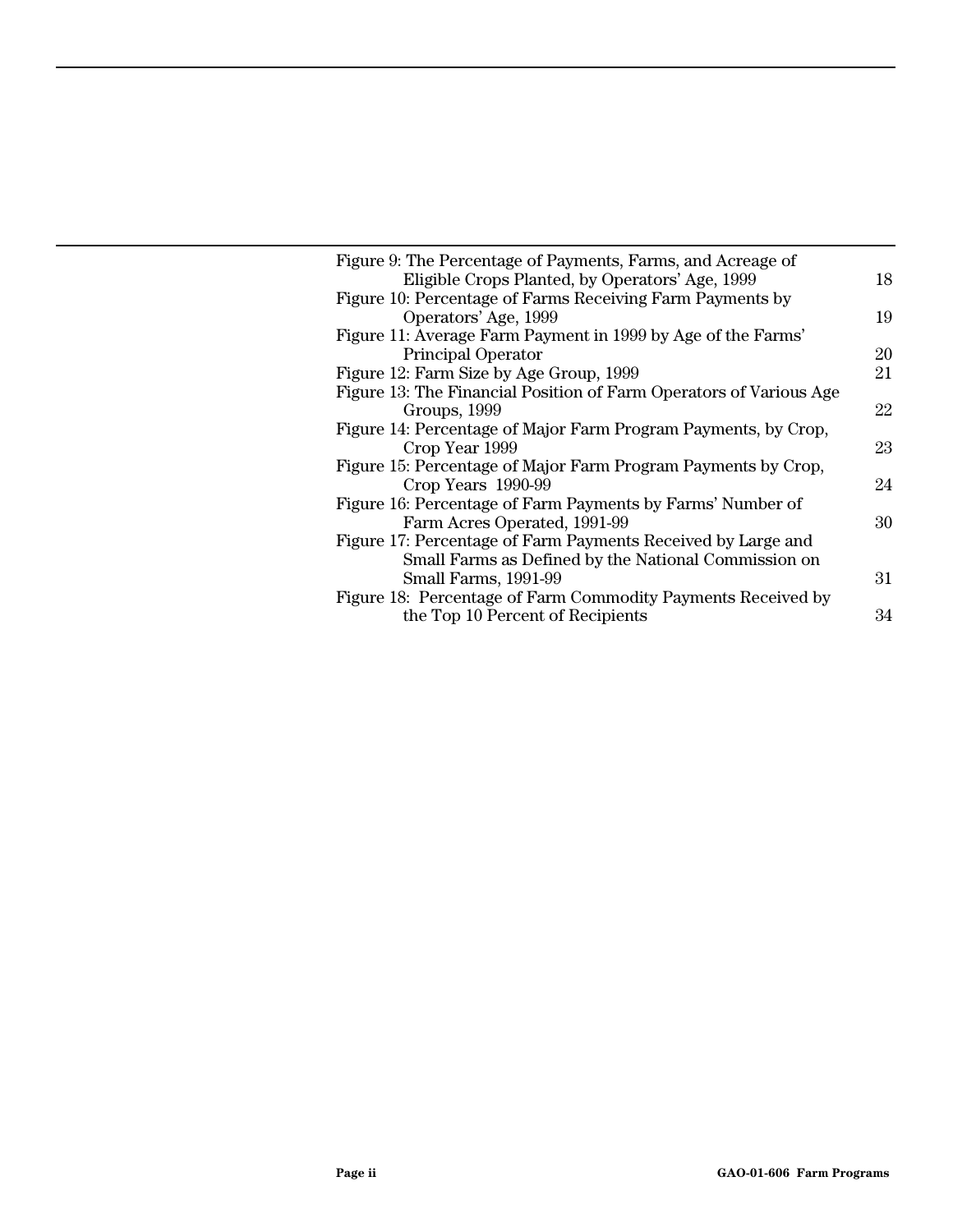

**United States General Accounting Office Washington, DC 20548**

June 15, 2001

The Honorable Tom Harkin Chairman, Committee on Agriculture, Nutrition, and Forestry United States Senate

Dear Mr. Chairman:

Payments to farmers under federal farm programs have reached an historic high—over \$20 billion in fiscal year 2000. Nearly one-half of U.S. farms are receiving payments for income or price support purposes and/or for engaging in activities such as land conservation. These payments, in total, made up almost one-half of net farm income in fiscal year 2000. Although the payments averaged about \$17,000 for the farms receiving them in 1999, the level of assistance can range from a few dollars up to tens of thousands of dollars. Despite this annual influx of billions of federal dollars to the farm sector, the U.S. Department of Agriculture (USDA) reports that the number of farms has been declining about 1 percent per year. According to the census of agriculture, which is conducted every 5 years, the nation had about 1.9 million farms in 1997, down from 2.1 million farms in 1987. This decline, which has occurred partly as a result of consolidation, is most pronounced among small family farms. Moreover, the average age of farm operators continues to increase. For example, the share of farmers under age 35 decreased from 15 percent in 1954 to 8 percent in 1997, while the share of farmers age 55 or older increased from 37 percent to 61 percent.

Concerned that farm payments are not being effectively targeted to aid the survival of small farms and the entry of young people into agriculture, you asked us to (1) determine the distribution of farm payments over the past decade by farm size, operators' age, state, and crop and (2) identify the major barriers that make it difficult for young people to enter farming.

The following information on the distribution of farm payments by farm size and operators' age is from our analysis of USDA's annual surveys of U.S. farm operations. These surveys—called the Agricultural Resource Management Study—include information on crop and livestock production practices and the financial and operating characteristics of farms. The information on payments by crop and state is from USDA's Program Payments Reporting System, a national database of payments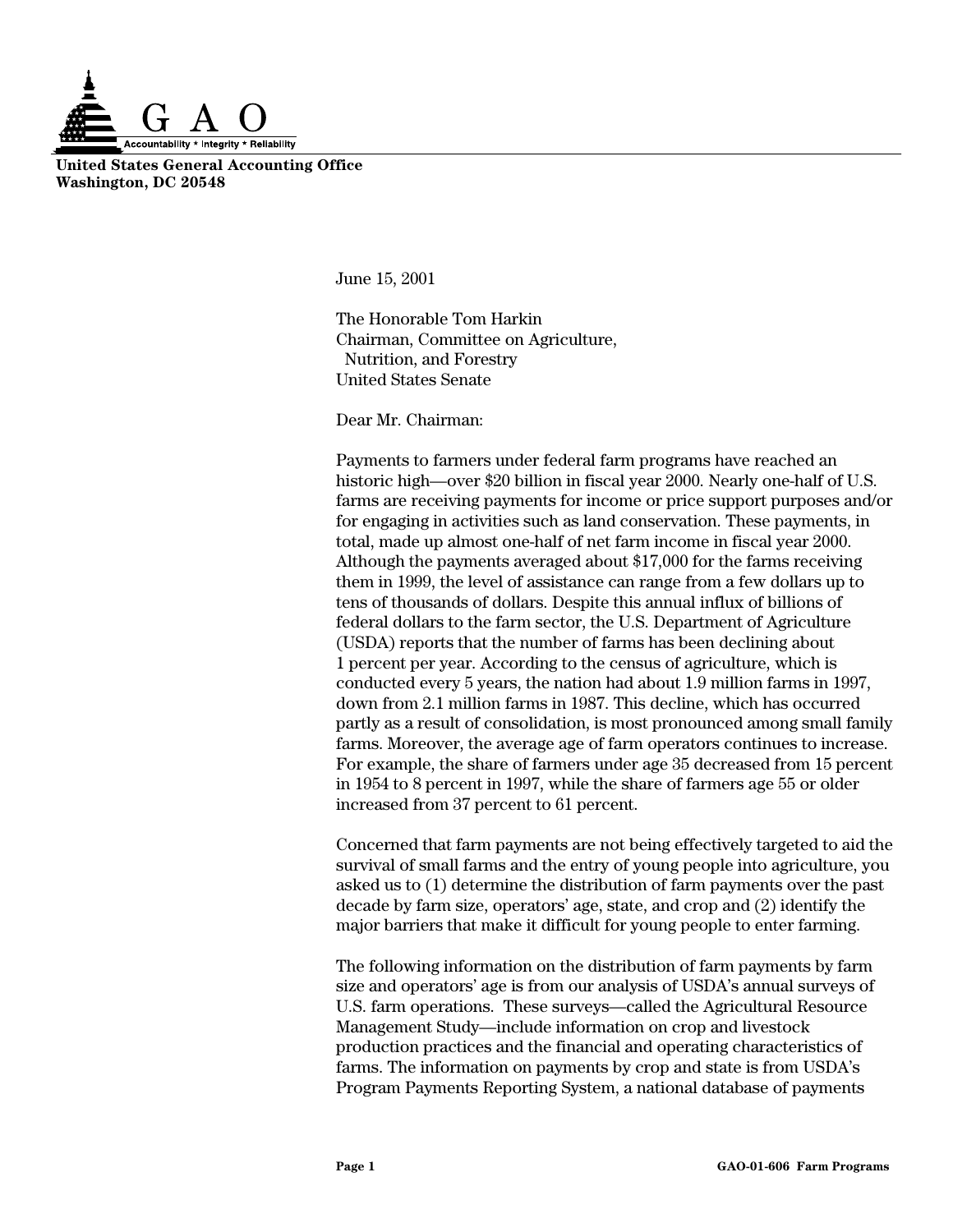|                  | made under the Department's farm programs. (See app. II for a more<br>detailed discussion of the annual surveys and the payments database.)                                                                                                                                                                                                                                                                                                                                                                                                                                                                                                                                                                                                                                                                                                                                                                                                                                                                                                                                                                                                 |
|------------------|---------------------------------------------------------------------------------------------------------------------------------------------------------------------------------------------------------------------------------------------------------------------------------------------------------------------------------------------------------------------------------------------------------------------------------------------------------------------------------------------------------------------------------------------------------------------------------------------------------------------------------------------------------------------------------------------------------------------------------------------------------------------------------------------------------------------------------------------------------------------------------------------------------------------------------------------------------------------------------------------------------------------------------------------------------------------------------------------------------------------------------------------|
| Results in Brief | In recent years, over 80 percent of farm payments have been made to<br>large- and medium-size farms, while small farms have received less than<br>20 percent of the payments. For example, in 1999 (the latest year for which<br>data were available), large farms—the 7 percent of farms nationwide with<br>gross agricultural sales of \$250,000 or more—received about 45 percent of<br>the payments. The 17 percent of farms that are medium-sized (gross sales<br>between \$50,000 and \$249,999) received 41 percent of the payments. The<br>remaining 14 percent of the payments was shared by the 76 percent of<br>farms that are small (gross sales under \$50,000). (See fig. 1.) Small farms<br>substantially outnumber medium and large farms, but because payments<br>are generally based on volume of production, the average payment of<br>small farms that received payments was much less. In 1999, these small<br>farms, on average, received payments of about \$4,141. In contrast, large<br>farms received payments averaging about \$64,737, while medium-sized<br>farms received average payments of about \$21,943. |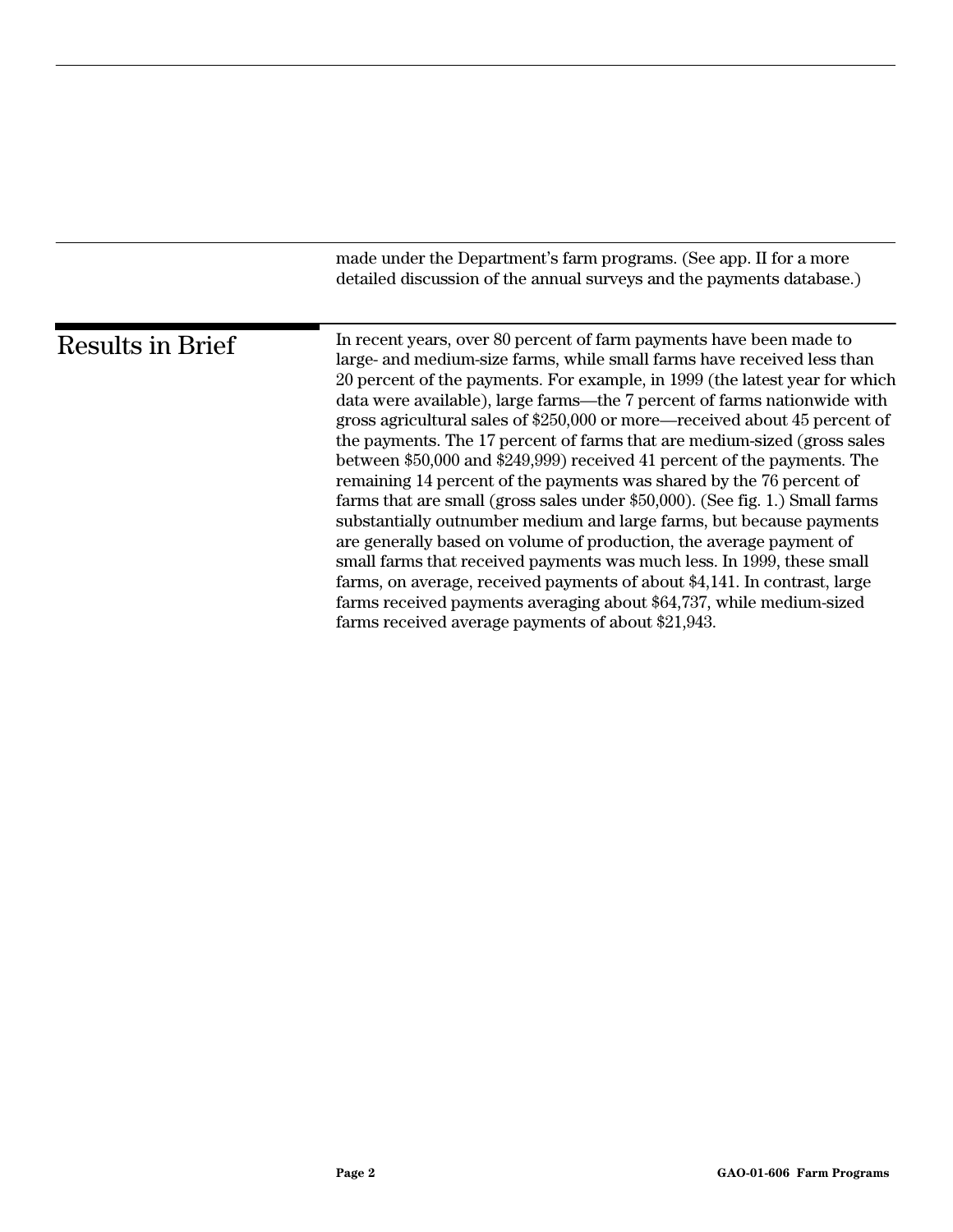

**Figure 1: Percentage of Farms and Farm Payments by Farm Size, 1999**

This distribution pattern for 1999 was similar to that of the other years over the past decade. However, the portion of the payments that has gone to large farms has increased and the portion to small farms has decreased during the period since 1996 (see fig. 2).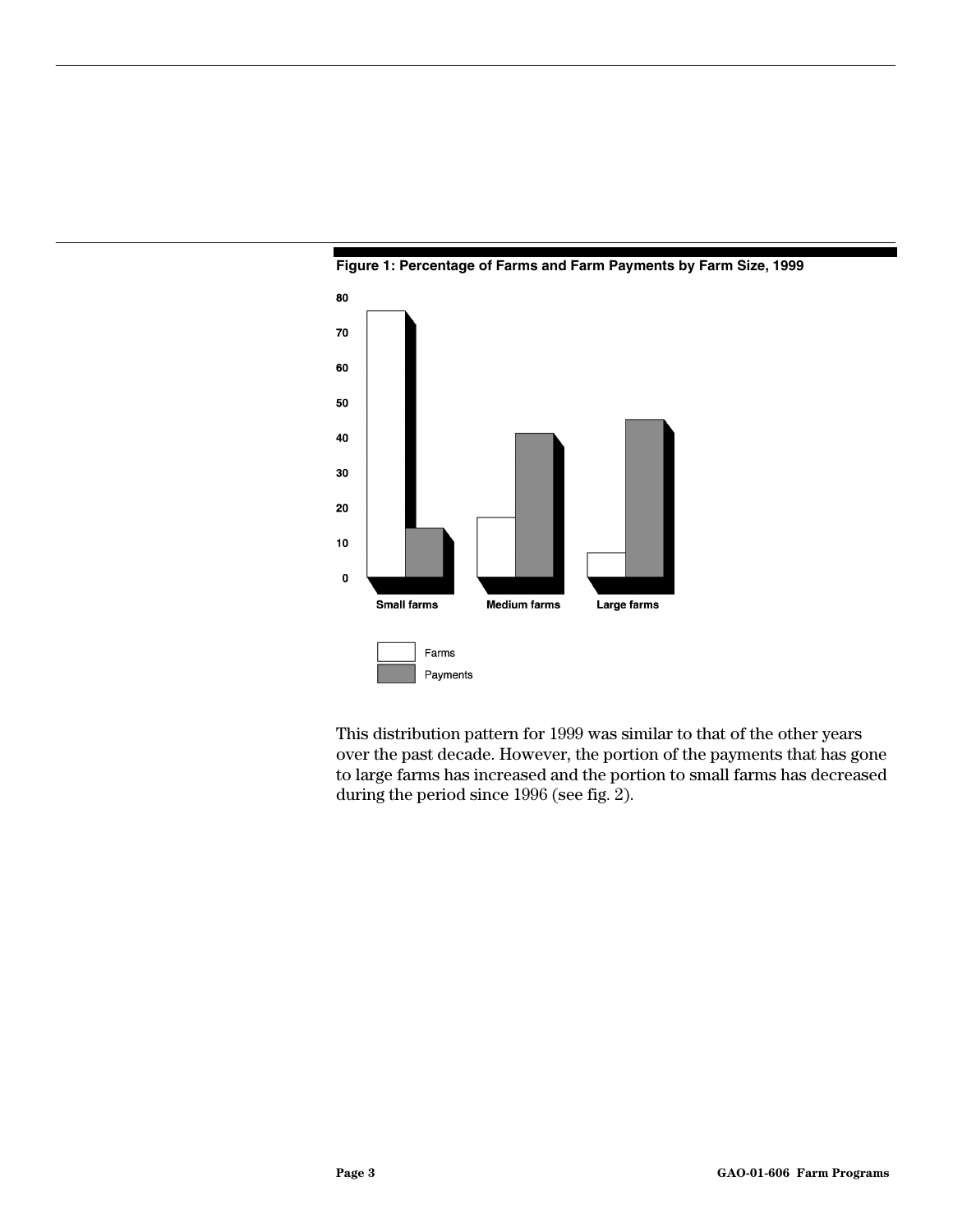

**Figure 2: Percentage of Payments Received by Farm Size, 1991-99**

In 1999, farmers under age 35 operated about 6 percent of the farms nationwide and received about 6 percent of farm payments. Those who were ages 35 through 54 operated 46 percent of the farms and received 56 percent of the payments; those ages 55 or older operated the remaining 49 percent of the farms and received the remaining 38 percent of the payments. This pattern was generally consistent over the 9-year period of 1991 through 1999. The percentage of the payments received by farmers under age 35 was fairly constant over the past 3 years, although lower than during the first part of the period. (See fig. 3.) At least some of this decrease can be attributed to the aging of the recipients and the reduced number of younger farmers. Of the farmers receiving payments, the average payment in 1999 of those under age 35 was about \$16,544, slightly less than the \$16,751 average for those of all ages.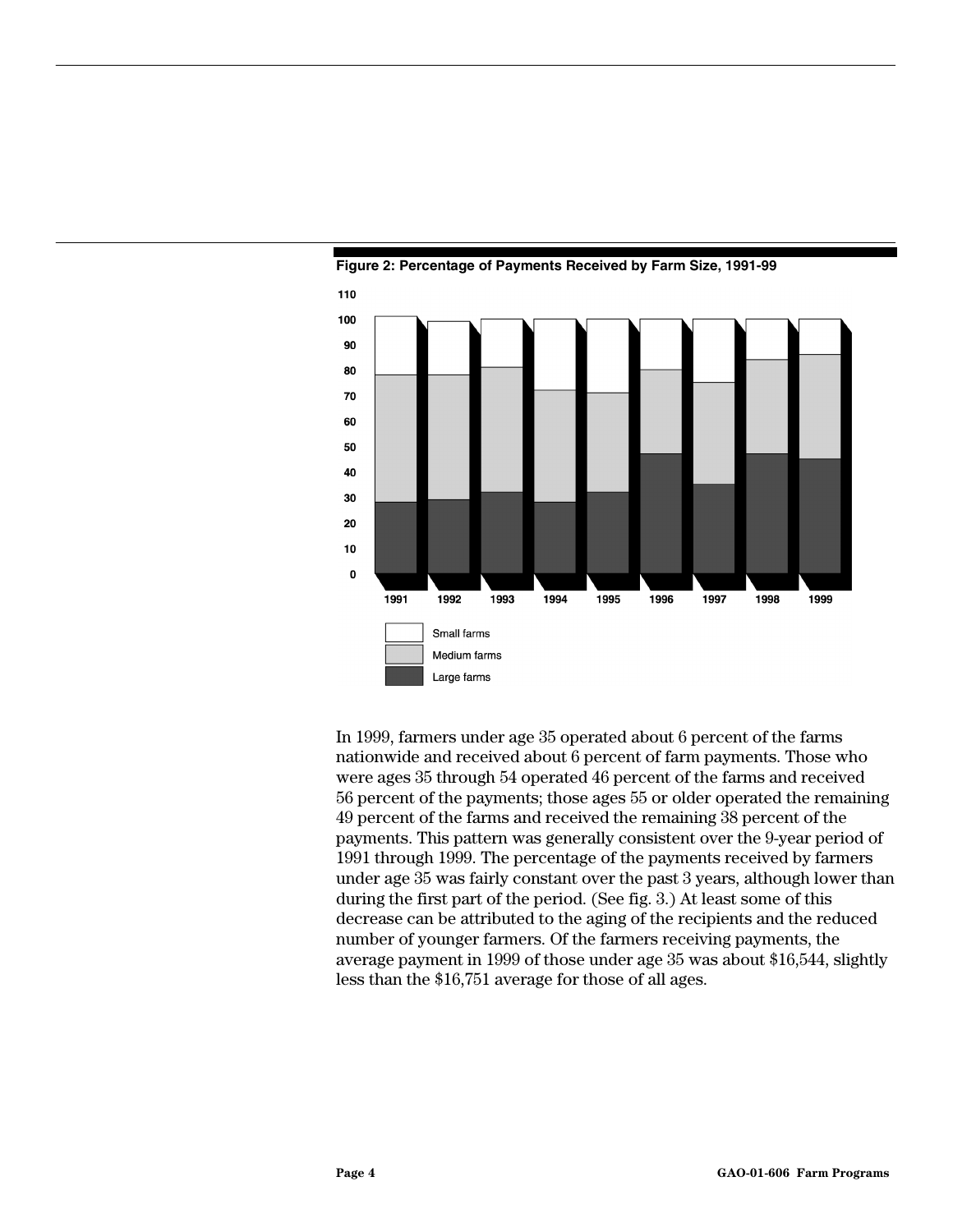

**Figure 3: Percentage of Payments by Farm Operators' Age, 1991-99**

Farm payments are principally directed at producers of eight major crops: wheat, corn, barley, oats, sorghum, rice, cotton, and oilseeds (primarily soybeans). In 1999, corn and wheat accounted for about 64 percent of commodity payments. All states received a portion of these payments. However, six states—Iowa, Illinois, Texas, Kansas, Nebraska, and Minnesota—together received almost half of the payments in 1999.

As the above suggests, large wheat and corn farms run by older operators tend to receive larger farm payments. These farms receive more primarily because most of the major farm programs' payments are based on historic or current levels of production of the eight crops and, among these crops, corn and wheat have been grown in the greatest quantities. Similarly, the payments are concentrated in the relatively few states due to the fact that the eligible crops have been grown in greater abundance in these areas. Finally, older farmers tend to receive the largest portion of the payments because they are the largest demographic group and operate more of the larger farms. For example, in 1999, about 94,000 farmers between the ages of 35 and 54 had farms with at least 1,000 acres. In contrast, only about 9,000 farmers under the age of 35 had farms of this size.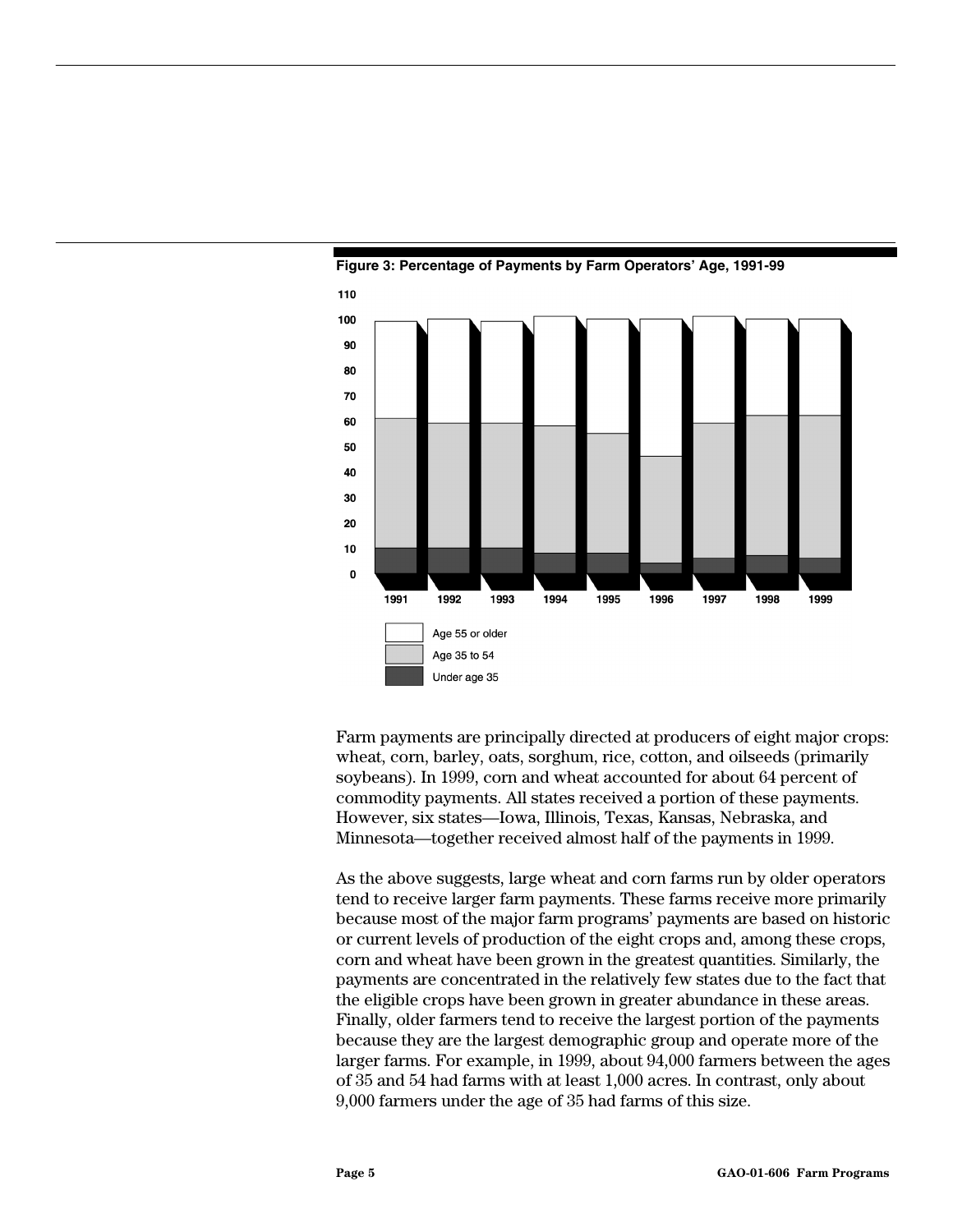The major obstacle facing young people who wish to enter farming is the high cost of acquiring the needed assets, principally farmland and farm machinery. Although farm program payments can help beginning farmers once they have started farming, the payments can also present a hurdle because their value is reflected in a higher price to buy or lease the farmland. According to USDA, generally only established farmers are able to acquire farmland that becomes available when farmers retire and sell their land. USDA and many states have programs specifically designed to help those wishing to enter farming. For example, USDA has loan programs to assist beginning farmers to buy land and other assets and to pay operating expenses. Nonetheless, the number of young farmers continues to decline. Some fear that this decline will adversely affect the nation's food security and the economic well-being of rural communities. However, USDA maintains that the changing makeup of the farm sector will not have a severe effect on the nation's food supply or rural economies because overall production levels are not dropping and rural communities are now less financially dependent on agriculture than in the past.

We provided USDA's Farm Service Agency and Economic Research Service with a draft of this report for review and comment. The Farm Service Agency and the Economic Research Service generally agreed with the information presented in the draft and provided some technical and clarifying comments, which we have incorporated as appropriate.

## Background

Federal assistance to farmers have been at the heart of federal farm policy since the early 1930s, when the Congress passed the Agricultural Adjustment Act of 1933 as one of the first pieces of New Deal legislation. This assistance began as a means to address the "farm problem," low and uncertain farm prices and incomes in farm and rural communities. Since then, the Congress has frequently modified or created new farm price and income support mechanisms in response to changing conditions in the farm sector, federal budgetary pressures, and shifts in policy goals. However, the payments' purpose remains essentially the same today, and many of the program features established in the 1930s and 1940s have been retained.

The most recent farm bill—the Federal Agriculture Improvement and Reform Act of 1996 (the 1996 farm bill)—substantially revised some farm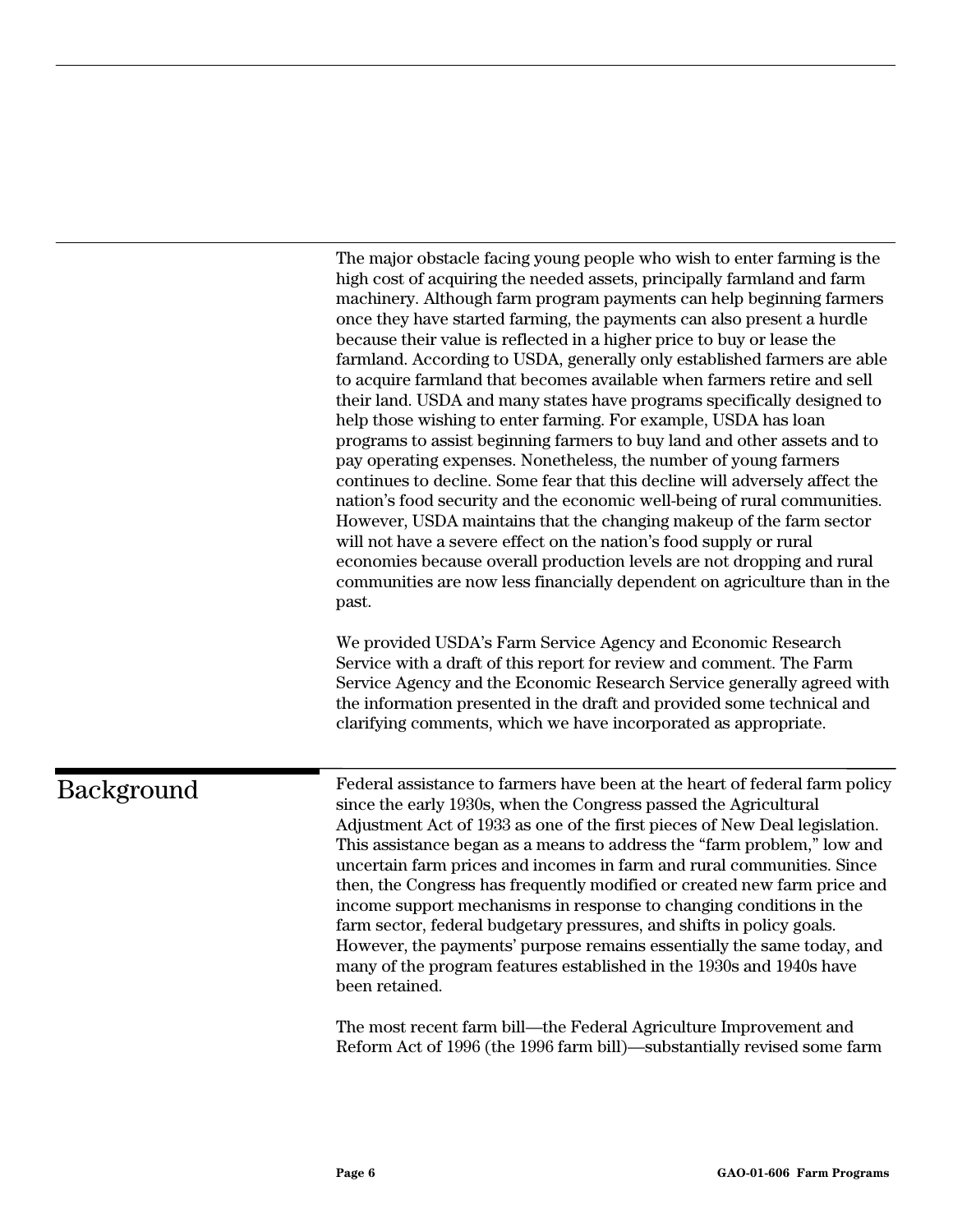payment provisions while retaining others. This legislation, which covers fiscal years 1996 through 2002, created production flexibility contract payments<sup>1</sup> to shift toward a more market-oriented farm policy and away from farm income support tied to crop prices and specific planting requirements. Under the 1990 farm bill<sup>2</sup> and others dating back to 1973, USDA made payments to wheat, feed grain (corn, oats, barley, and sorghum), cotton, and rice producers when average market prices for these commodities fell below the target price set by law for each commodity. These "deficiency" payments were based on a farm's program yield for a particular commodity multiplied by its number of eligible acres times the commodity's payment rate. Whereas total federal spending on deficiency payments increased when farm prices went down and decreased when prices went up, the total amount of production flexibility contract payments for each fiscal year was fixed at generally declining levels from \$5.570 billion for 1996 to \$4.008 billion for 2002. In return, producers could continue to receive payments as they did under the old program (using the same eligible acreage and crop yields) but have greater planting flexibility.

In addition to creating production flexibility contract payments, the 1996 farm bill continued several other programs wherein USDA also makes payments to farmers. The marketing assistance loan program is aimed at helping producers with the orderly marketing of their crops. In essence, its provisions effectively guarantee a minimum price or return for the commodities. The 1996 farm bill also continued several programs whose primary purpose is aimed at resource conservation and environmental protection. For example, under the Conservation Reserve Program—the largest of these programs—USDA pays producers to take certain land out of production. Since the 1996 farm bill was enacted, the Congress has also provided substantial emergency assistance in the form of "market loss assistance" payments to help farmers deal with continuing low crop prices and disaster payments for specific natural disasters, such as droughts and floods. (See table 1 for a brief description of and the dollar amount of the major types of payments made under farm programs over the past 3 years.)

<sup>|&</sup>lt;br>1  $1$ <sup>1</sup> These payments are also known as AMTA payments in reference to the Agricultural Market Transition Act, which is title I of the 1996 farm bill and the section that established production flexibility contracts.

 $^2$  Food, Agriculture, Conservation, and Trade Act of 1990 (P.L. 101-624).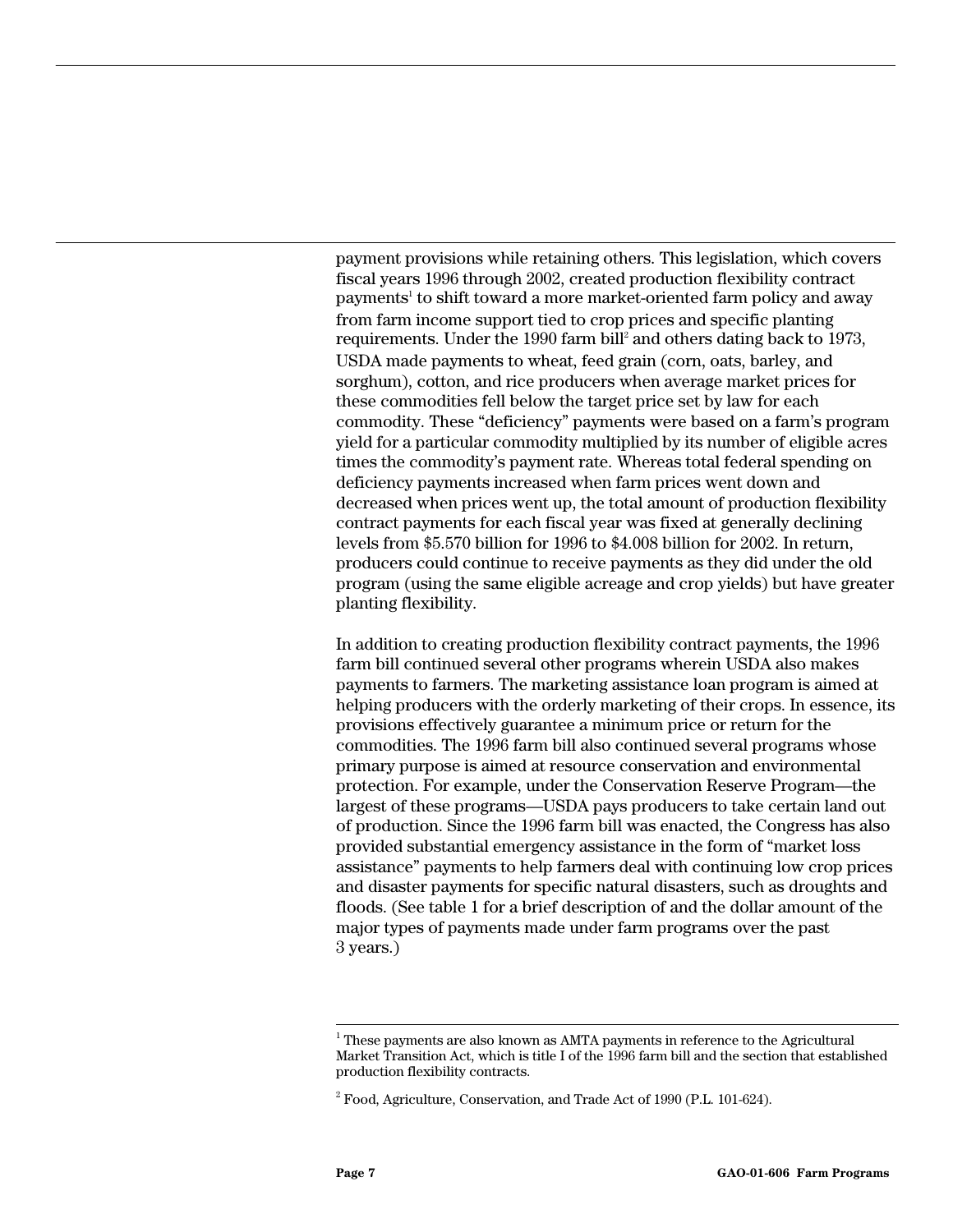| <b>Dollars in billions</b>                |                                                                                                                                                                                                                                                                                                                                                                                                                                                                                                                                                                                                                                                                                                                                                                                                                                                                                                                                                                                                                                                                                                                                                                                                                                                                                                                                                                                                                                                                                                                                                                                                                                                                                                                                                                                                                                                                                                                                       |         |         |         |
|-------------------------------------------|---------------------------------------------------------------------------------------------------------------------------------------------------------------------------------------------------------------------------------------------------------------------------------------------------------------------------------------------------------------------------------------------------------------------------------------------------------------------------------------------------------------------------------------------------------------------------------------------------------------------------------------------------------------------------------------------------------------------------------------------------------------------------------------------------------------------------------------------------------------------------------------------------------------------------------------------------------------------------------------------------------------------------------------------------------------------------------------------------------------------------------------------------------------------------------------------------------------------------------------------------------------------------------------------------------------------------------------------------------------------------------------------------------------------------------------------------------------------------------------------------------------------------------------------------------------------------------------------------------------------------------------------------------------------------------------------------------------------------------------------------------------------------------------------------------------------------------------------------------------------------------------------------------------------------------------|---------|---------|---------|
| <b>Payment type</b>                       | <b>Description</b>                                                                                                                                                                                                                                                                                                                                                                                                                                                                                                                                                                                                                                                                                                                                                                                                                                                                                                                                                                                                                                                                                                                                                                                                                                                                                                                                                                                                                                                                                                                                                                                                                                                                                                                                                                                                                                                                                                                    | FY 1998 | FY 1999 | FY 2000 |
| Production<br>flexibility<br>contract     | Producers who, at the time of the 1996 farm bill, had<br>participated in previous farm price and income support<br>programs for wheat, corn, sorghum, barley, oats, rice, and<br>upland cotton could enter into contracts to continue to receive<br>payments. USDA calculates the payments based on the<br>producers' eligible acreage and yields established for these<br>crops under the previous programs. The amount of these<br>payments was set at a fixed and generally declining level for<br>fiscal years 1996 through 2002. Each crop was assigned a<br>certain share of each fiscal year's payments. For example,<br>corn's and wheat's shares were 46.22 percent and 26.26<br>percent, respectively. Unlike the earlier programs, producers<br>could plant any crop that they wanted to on these acres, with<br>limitations on growing fruits and vegetables and for compliance<br>with conservation requirements.                                                                                                                                                                                                                                                                                                                                                                                                                                                                                                                                                                                                                                                                                                                                                                                                                                                                                                                                                                                                        | \$5.7   | \$5.5   | \$5.1   |
| Marketing loan<br>gain/loan<br>deficiency | Soybean, other oilseed, and extra long staple cotton producers<br>and producers of wheat, corn, sorghum, barley, oats, rice, and<br>upland cotton who have a production flexibility contract for at<br>least one of these crops can take out marketing assistance<br>loans. (For crop year 2000, the Congress suspended the<br>requirement for producers to have a production flexibility<br>contract to be eligible for the program.) These loans provide<br>short-term financing to help farmers pay their bills after harvest<br>and spread crop sales over the entire marketing year, when<br>prices may be higher. A producer pledges the crop as collateral<br>and receives a loan based on the crop amount multiplied by a<br>loan rate for each unit of eligible production. Producers can<br>repay the loan's principal and interest within the loan period<br>(usually 9 months), or they can forfeit the crop to the<br>government when the loan matures and keep the loan principal<br>as payment. Producers of these crops (except for long staple<br>cotton) also have the option to repay the loans at the posted<br>county price—a USDA estimate of the local market price (for<br>cotton and rice, USDA uses the adjusted world price)—and sell<br>the crop on the market. The difference between the loan rate<br>and the posted county price is a marketing loan gain and is<br>considered a cash payment to the producer.<br>To reduce the paperwork and administrative burden of<br>producers taking out marketing assistance loans and repaying<br>them the same day to obtain the market gain, producers can<br>request loan deficiency payments. The rate for these payments<br>is the amount by which the loan rate exceeds the posted county<br>price on the day the request for payment is made. This rate<br>provides an amount equal to the rate available for a marketing<br>loan gain on the same day. | \$0.6   | \$4.4   | \$8.1   |
| Market loss<br>assistance                 | Because of continuing low crop prices, the Congress has, since<br>October 1998, supplemented production flexibility contract<br>payments with emergency payments. The payments have been<br>made using the same formula for distributing production<br>flexibility contracts payments.                                                                                                                                                                                                                                                                                                                                                                                                                                                                                                                                                                                                                                                                                                                                                                                                                                                                                                                                                                                                                                                                                                                                                                                                                                                                                                                                                                                                                                                                                                                                                                                                                                                |         | \$3.0   | \$11.1  |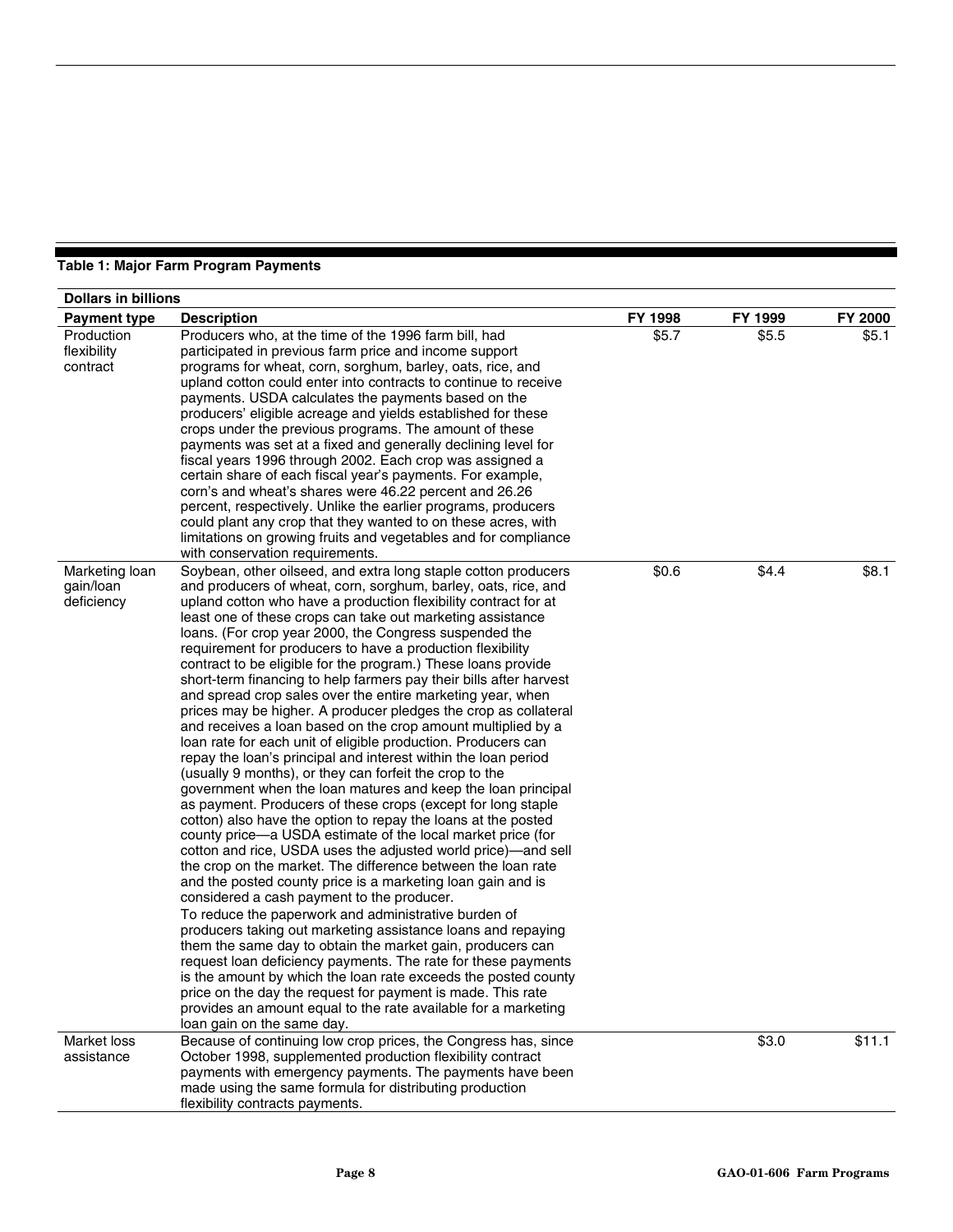| <b>Dollars in billions</b>                |                                                                                                                                                                                                                                                                                                                                                                            |                |                |                |
|-------------------------------------------|----------------------------------------------------------------------------------------------------------------------------------------------------------------------------------------------------------------------------------------------------------------------------------------------------------------------------------------------------------------------------|----------------|----------------|----------------|
| <b>Payment type</b>                       | <b>Description</b>                                                                                                                                                                                                                                                                                                                                                         | <b>FY 1998</b> | <b>FY 1999</b> | <b>FY 2000</b> |
| Crop disaster                             | The Congress has periodically passed legislation to provide<br>emergency payments to producers with major crop losses due<br>to natural disasters and disease. These payments have been<br>for various crops as specified in the applicable appropriation<br>acts.                                                                                                         |                | \$1.9          | \$1.3          |
| Conservation<br>Reserve<br>Program rental | Farmers can voluntarily enter into 10- to 15-year contracts with<br>USDA to take highly erodible and environmentally sensitive<br>farmland out of production. The farmers receive an annual<br>per-acre rental payment for the term of the contract. (USDA will<br>also pay up to half of the cost to plant these lands in grass,<br>trees, or other approved vegetation.) | \$1.3          | \$1.3          | \$1.3          |
| <b>Total</b>                              |                                                                                                                                                                                                                                                                                                                                                                            | \$7.6          | \$16.1         | \$26.9         |

Although production flexibility contract payments have been declining since 1996, other assistance has increased farm payments to their highest levels ever. For example, when the 1996 farm bill was passed—and crop prices were high—it was anticipated that marketing assistance loans would facilitate the orderly marketing of farm commodities at little or no cost to the federal government. However, persistent low prices over the past several years have turned the marketing assistance loan program into a major vehicle for farm income support payments. In addition to these payments, the Congress has also provided substantial emergency funding—especially for market loss payments—to help address low prices. As a result, all these payments are playing an increasingly critical role in supporting farmers, as evidenced by the fact that, in fiscal year 2000, the payments accounted for almost half of net farm income.

The 1996 farm bill, as did earlier legislation, generally limits the maximum amount of payments that a "person" can receive in a given year under the farm programs.<sup>3</sup> (Various appropriations acts have also included certain payment limits.) Persons for payment limitation purposes may be various things, including an individual, a limited liability partnership or company, a member of a joint operation; a corporation, or a participant in a joint venture. More than one individual may receive payments for a farming operation. However, no individual may receive payments for more than

<sup>-&</sup>lt;br>3  $3$  The payment limitation may be on a fiscal year, crop year, or program year basis, depending on the program.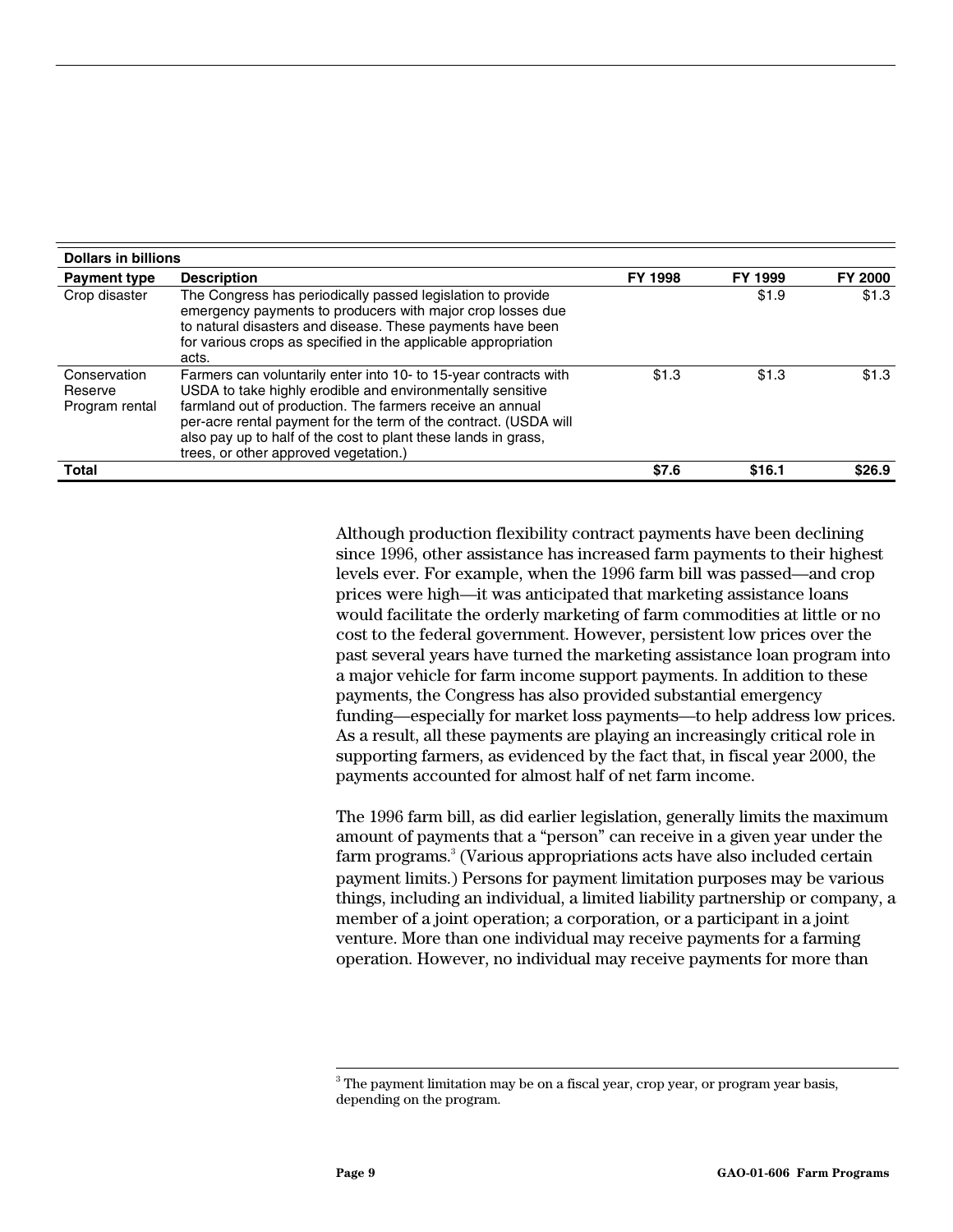three entities (partnerships, corporations, etc.) in which he/she holds substantial beneficial interest. $4$  (See table 2.)

| Type of payment                     | <b>Payment limitation</b>                                                                                                                                                                                                                            |
|-------------------------------------|------------------------------------------------------------------------------------------------------------------------------------------------------------------------------------------------------------------------------------------------------|
| Production flexibility contract     | \$40,000 per person. A total of \$80,000 per person<br>for up to 3 entities (\$40,000 for the first entity,<br>\$20,000 for each of the other two entities).                                                                                         |
| Marketing loan gain/loan deficiency | Usually \$75,000 per person and \$150,000 in total<br>for up to 3 entities. For 1999 and 2000, the<br>Congress raised the limit to \$150,000 per person,<br>with a total limit of \$300,000 for no more than 3<br>entities.                          |
| Market loss assistance              | Because these payments were supplemental to<br>production flexibility contract payments, their<br>payment limitation was essentially the same. The<br>limitation was adjusted to reflect differences in the<br>amounts of the two types of payments. |
| Crop disaster                       | \$80,000 per person.                                                                                                                                                                                                                                 |
| <b>Conservation Reserve Program</b> | \$50,000 per person.                                                                                                                                                                                                                                 |

|  |  |  |  |  |  | Table 2: Payment Limits for Major Farm Programs |
|--|--|--|--|--|--|-------------------------------------------------|
|--|--|--|--|--|--|-------------------------------------------------|

The large amount of marketing loan gains and loan deficiency payments in 1999 had put many large and even mid-sized farms up against the \$75,000 limit for the program's benefits. When farmers reach the payment limit, they can put the remaining crop under loan and forfeit the stored commodities to settle the loan. Concerned about the federal government's expense associated with storing and disposing of forfeited commodities, the Congress doubled the payment limit for the 1999 crop. In addition, in February 2000, the Secretary of Agriculture implemented a statutorily authorized commodity certificate program that was also intended to discourage forfeitures, in this case by effectively eliminating payment limits. Under the program, farmers may purchase certificates at the posted county price for up to the quantity of grain or cotton under loan, and then immediately trade the certificates to recover commodities under loan, which can then be sold on the market. The Congress increased the payment limitation again for the 2000 crop, reducing the need for farmers to use certificates.

 <sup>4</sup>  $<sup>4</sup>$  If an individual owns 10 percent or more of a corporation or other entity receiving</sup> payments, the payment for the individual's interest will not be paid to the entity unless the individual designates the entity as one of the three for which he/she will receive payments.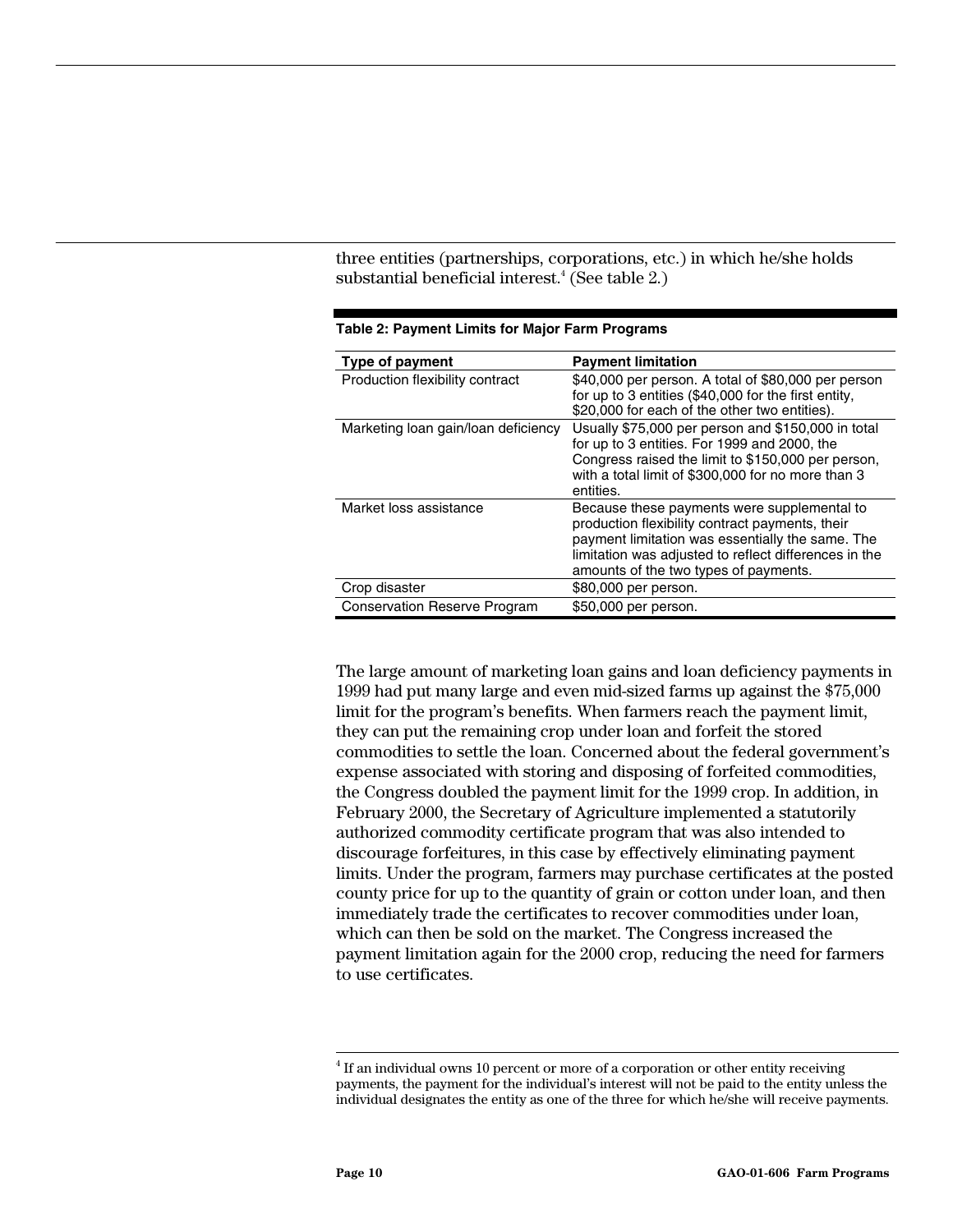USDA also provides considerable other financial assistance to farmers in the form of loans and crop insurance. The Department makes various types of direct and guaranteed loans. Farm ownership loans are available for buying farm real estate and making capital improvements. Farm operating loans are available for purposes such as buying feed, seed, fertilizer, livestock, and farm equipment; paying family living expenses; and, subject to certain restrictions, refinancing existing debt. For fiscal year 2000, USDA was authorized over \$5 billion for these loans. Its losses on these loans during fiscal year 2000 totaled about \$486 million. USDA also subsidizes farmers' purchase of insurance to protect against crop losses caused by perils such as drought, floods, and other natural disasters. Premium rates and costs to the government are determined largely by the program's loss experience. Generally, the higher the crop losses, the higher the premiums in future years. From 1981 through 1998, USDA paid farmers \$14.1 billion for insured crop losses, which was partly offset by the premiums that farmers paid.

#### Because farm payments have generally been based on the production of major crops or commodities, larger farming operations generally have received larger payments than smaller ones. Similarly, older, more established or experienced farm operators have generally received larger payments than younger, less experienced ones. Operators under age 35 received slightly smaller payments than the average for operators of all ages and several thousand dollars less than operators ages 35 through 54. Although the younger, less experienced operators were spread across all sizes of farms, on average, they had somewhat smaller farms and produced somewhat less of the crops for which payments are generally made. Producers of wheat, feed grains, rice, cotton, and oilseeds have received most of the farm payments because the payments are generally based on the production of these crops. In addition, the bulk of the payments have gone to a relatively small number of states where the production of these crops has been greater. See appendix I for a more detailed discussion on defining farm size and additional analyses of the distribution of farm payments by (1) the number of farm acres operated, (2) the definition of small farms recommended by the National Commission on Small Farms, which was established by the Secretary of Agriculture in 1997 to examine the status of the nation's small farms, (3) a Smaller, Less Established Farms Generally Receive Smaller Payments

new typology developed by USDA's Economic Research Service that is based on a combination of gross agricultural sales and the occupation of the farm's principal operator, and (4) individual recipients or payees rather than farming operation. These other analyses produce similar results.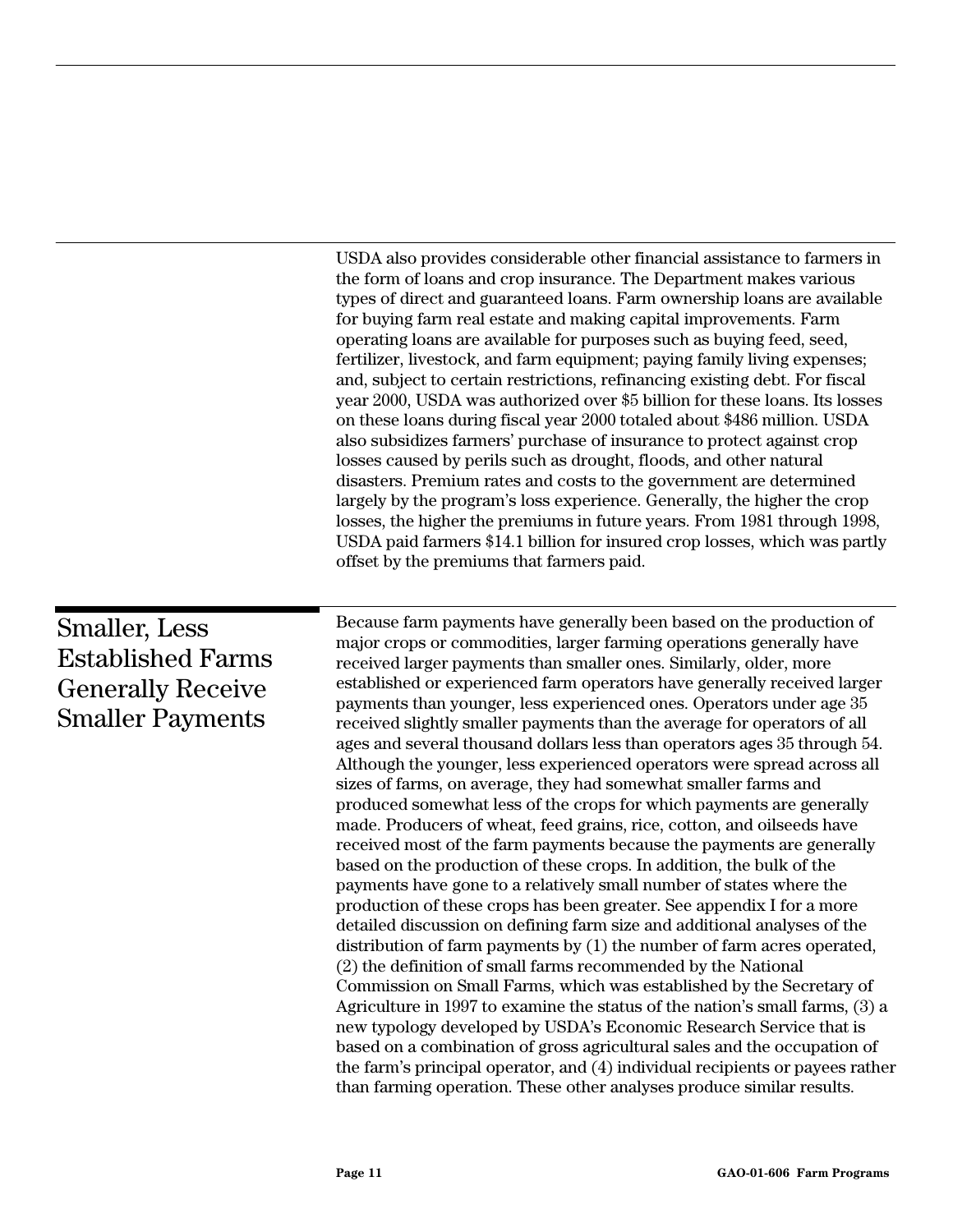## Smaller Farms Have Consistently Received Smaller Payments

Smaller farms have consistently received smaller payments than have larger ones, and this gap has widened. Although small farms (those with less than \$50,000 in gross agricultural sales) made up about 76 percent of the farms nationwide in 1999, they received about 14 percent of the payments. Their portion of the payments has fluctuated over the 9-year period of 1991 through 1999, increasing from 23 percent in 1991 to a high of 29 percent in 1995 and then generally starting to decline in 1996 to the low of 14 percent in 1999. In contrast, large farms (those with gross agricultural sales of \$250,000 or more) made up about 7 percent of the farms, they received about 45 percent of the payments in 1999. Their share of the payments has also fluctuated but generally increased over the 9-year period, especially since 1996. They received from 28 to 32 percent of the payments in the years from 1991 through 1995 and from 35 to 47 percent in the years from 1996 through 1999.

Small farms have collectively received a relatively small portion of farm payments for two principal reasons. First, a smaller percentage of them has received payments. Second, small farms—by generally producing less of the crops on which the payments are based—have received payments that on average are smaller than those received by larger farms.

In 1999, about 31 percent of the small farms received payments, while over 70 percent of the large and medium farms did. The percentage of the farms receiving payments in all three of these size categories has increased since 1991, when about 60 percent of the large and medium farms and about 22 percent of the small farms received payments. (See fig. 4.) Economic Research Service officials told us that a smaller portion of small farms produce commodities eligible for payments, which helps explain these differences in program participation. For example, beef is not one of the commodities for which farm payments are generally made. According to the Economic Research Service officials, beef is the primary commodity of about 40 percent of small farms, compared to 20 percent of medium farms and 10 percent of large ones.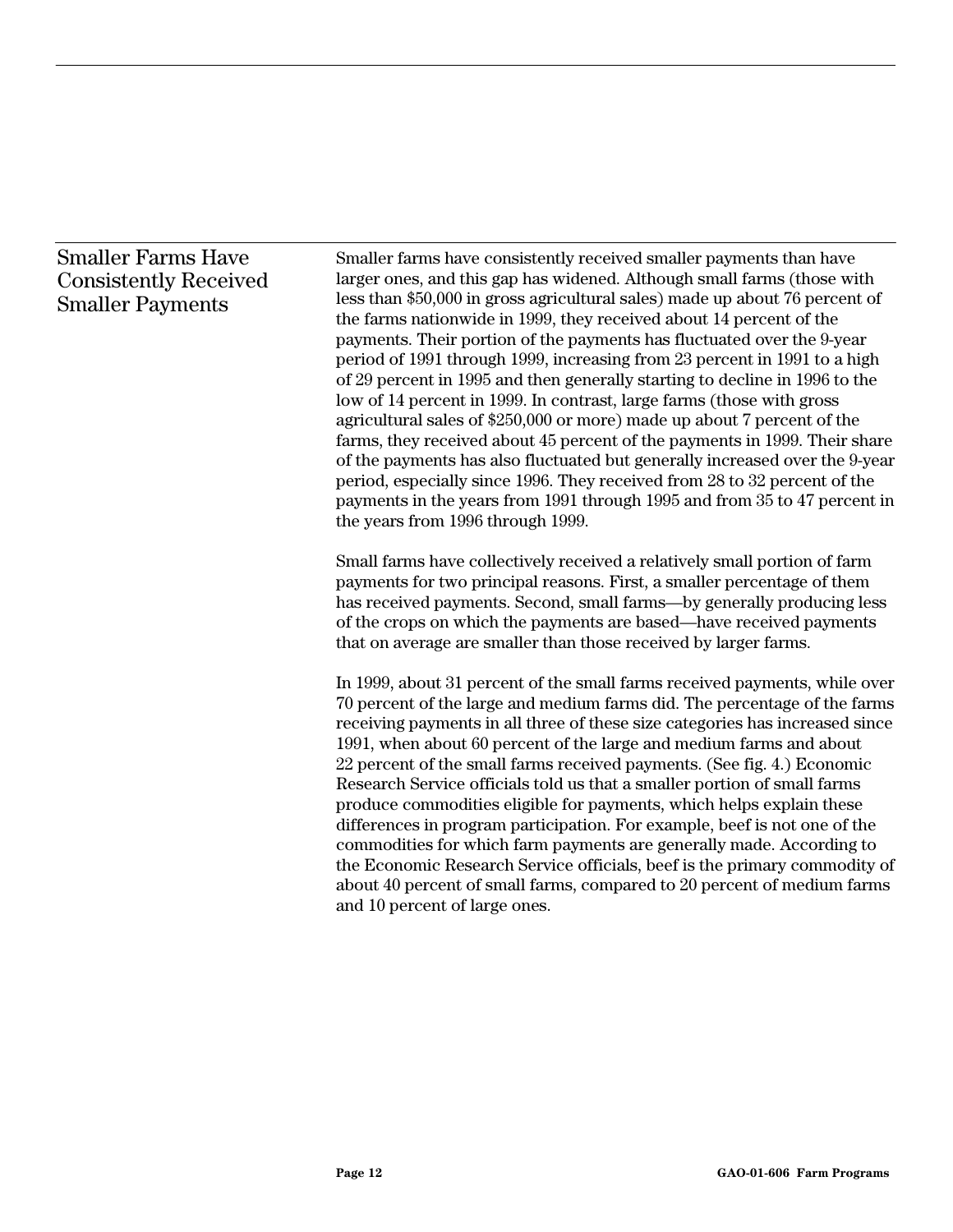

**Figure 4: Percentage of Farms Receiving Payments by Farm Size, 1991-99**

Average payments remained fairly constant in size over the period of 1991 through 1999, except for 3 years—1993, 1998, and 1999—when total payments increased substantially. In these 3 years, the average payment ranged from \$39,167 to \$64,737 for large farms and from \$14,039 to \$21,943 for medium farms. In contrast, small farms' average payment in these years ranged from \$3,778 to \$5,068, about the same as for the years of lower total payments. In the other 6 years, the average payment ranged from \$22,683 to \$26,540 for large farms, from \$9,037 to \$11,240 for medium farms, and from \$3,776 to \$5,067 for small farms. (See fig. 5.)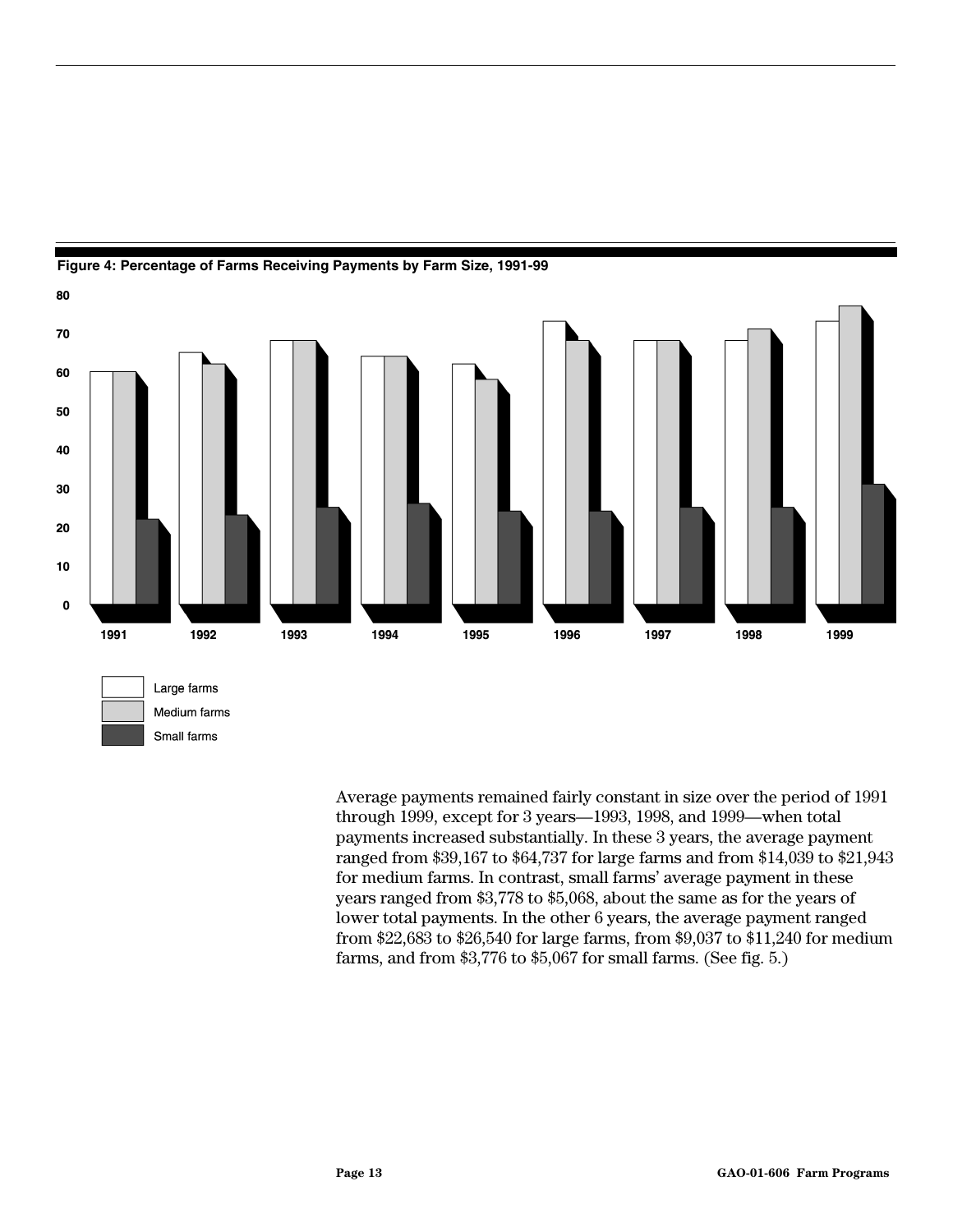



Farms that produce more of the crops eligible under the farm programs generally have received larger farm payments. For example in 1999, large farms received 45 percent of the payments, while accounting for 46 percent of the planted acreage and 52 percent of the value of production of the eligible crops.<sup>5</sup> Small farms received 14 percent of the payments and accounted for 10 percent of planted acreage and 8 percent of the value of production. (See fig. 6.)

<sup>-&</sup>lt;br>5  $^{\rm 5}$  These data on the planted acreage and value of production of eligible crops, which are from the Agricultural Resource Management Study, do not include minor oilseeds, such as mustard seed and canola. These crops accounted for less than 1 percent of farm payments in 1999.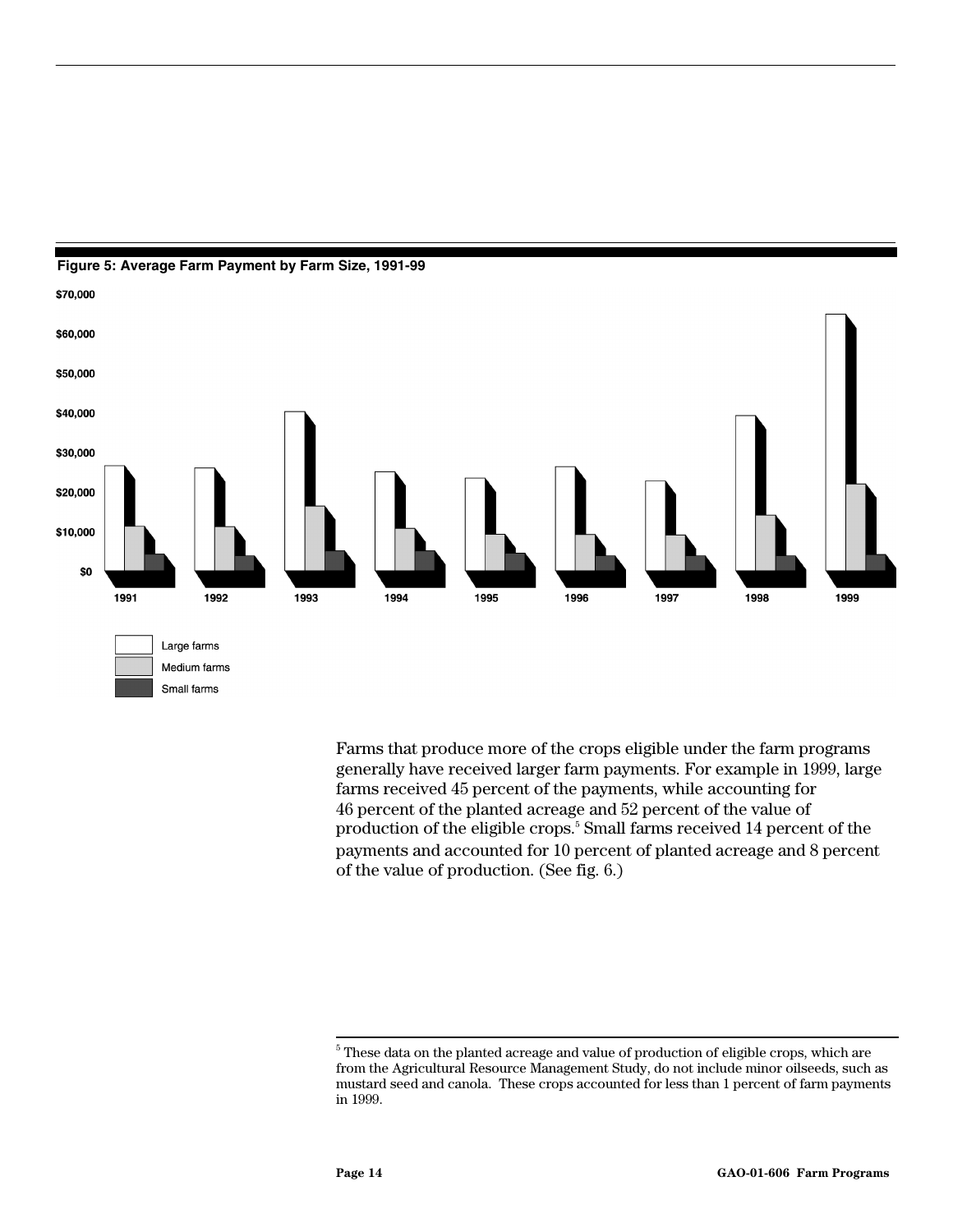



## As a Group, Young Operators Have Received a Smaller Portion of Farm Payments

Collectively, farm operators under 35 years of age have received a small and declining share of farm payments, principally because the number of young operators receiving payments has been small and declining. Nonetheless, the percentage of the payments they received in 1999 was about the same as the percentage of the nation's farms they operated and their percentage of the acreage planted in the crops eligible for payments. In addition, in 1999, they operated farms of all sizes—similarly to other age groups—and a higher percentage of them received payments. Their average payment of about \$16,544 in 1999 was about the same as the average for all farms and higher than the average of \$12,973 for operators that were 55 or older.

In 1999, operators under age 35 received about 6 percent of the farm payments compared to 56 percent for operators that were 35 to 54 years old and 38 percent for those who were 55 or older. (See fig. 7.)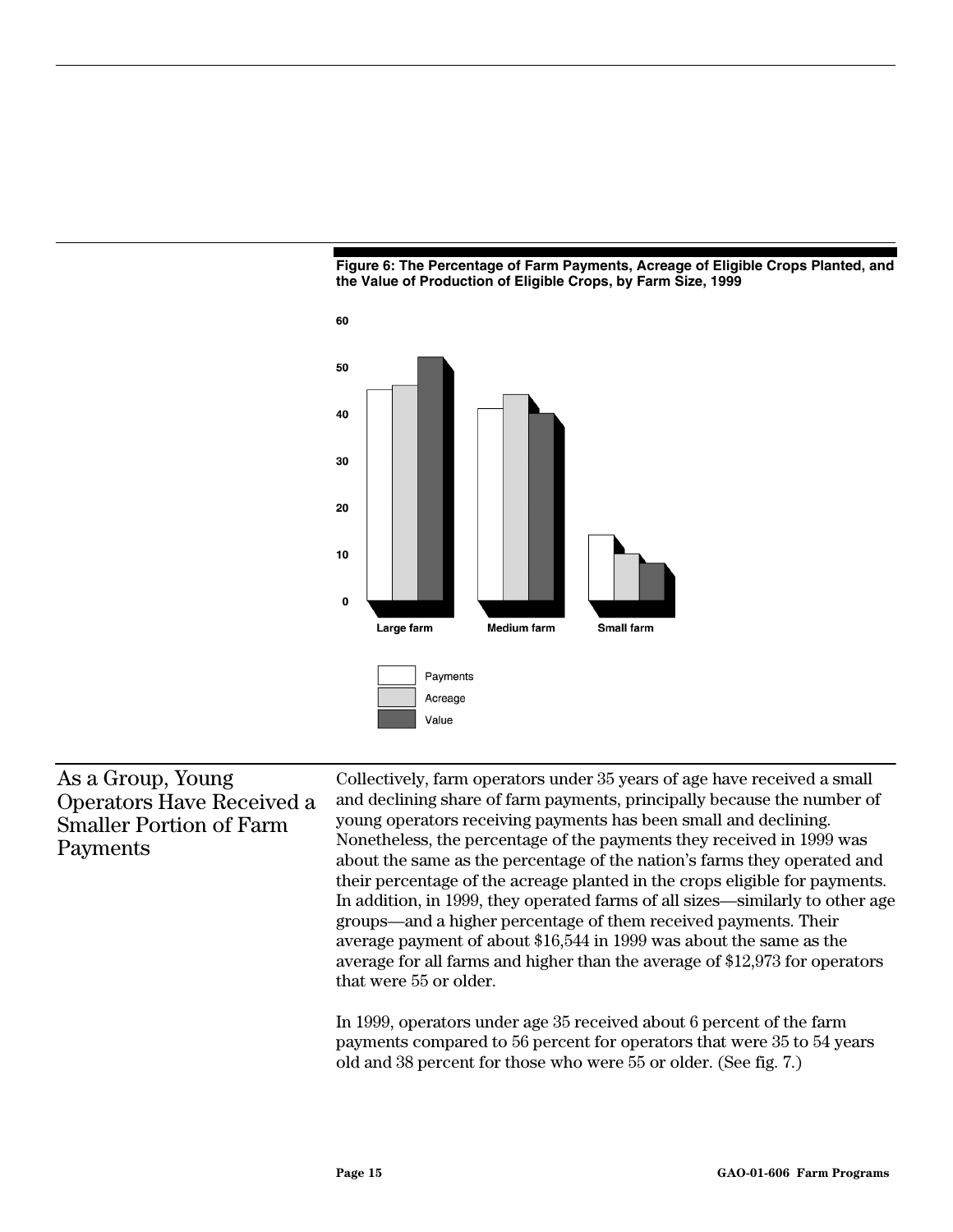



As shown in figure 3, the percentage of farm payments that has gone to operators under age 35 has generally declined over the period of 1991 through 1999. At the same time, the percentage to those 35 through 54 years of age generally increased, while the percentage to those ages 55 or older has generally stayed about the same. For example, operators younger than 35 were receiving about 10 percent of the farm payments in the years 1991 through 1993. The percentage then decreased to 6 in 1999.

The number of farms whose principal operator is under age 35 has decreased substantially over the last decade. In 1991, about 9 percent, or  $197,151$ , of the operators were younger than  $35$ .<sup>6</sup> The number of young principal operators declined to 120,612, or about 6 percent, in 1999. (See fig. 8.) In comparison, the number of principal operators who were 55 or older increased from 993,810, or 47 percent, in 1991 to 1,063,233, or about 49 percent, in 1999.

 <sup>6</sup>  $^{\rm 6}$  These data somewhat understate the number of young farmers. The Agricultural Resource Management Study survey data are for farms' principal operators. Other operators, such as a son working for a father, are likely on some of the farms.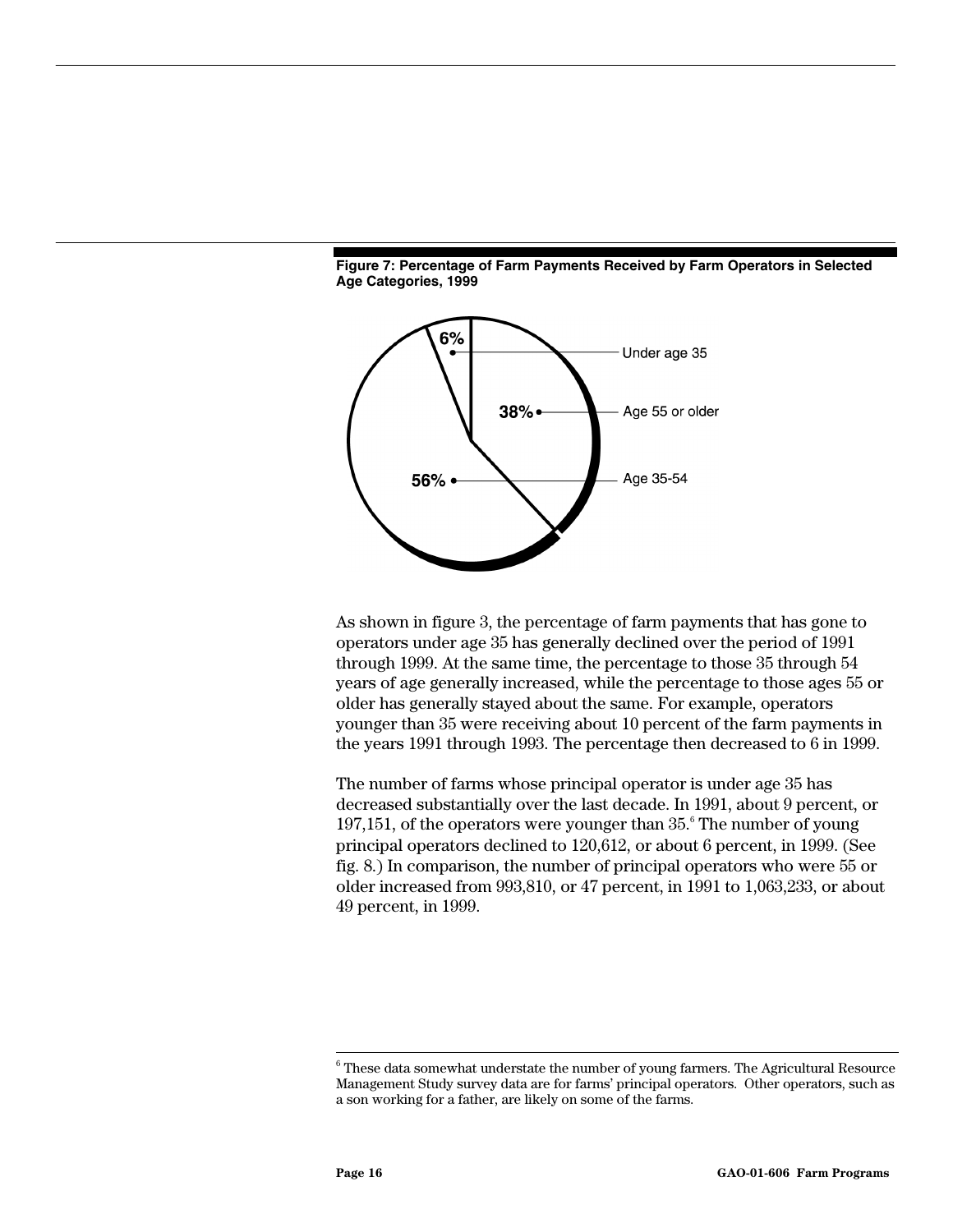



Young operators' percentage of farm payments in 1999 was about the same as their percentage of the farms operated and of the acreage of the eligible crops planted (see fig. 9).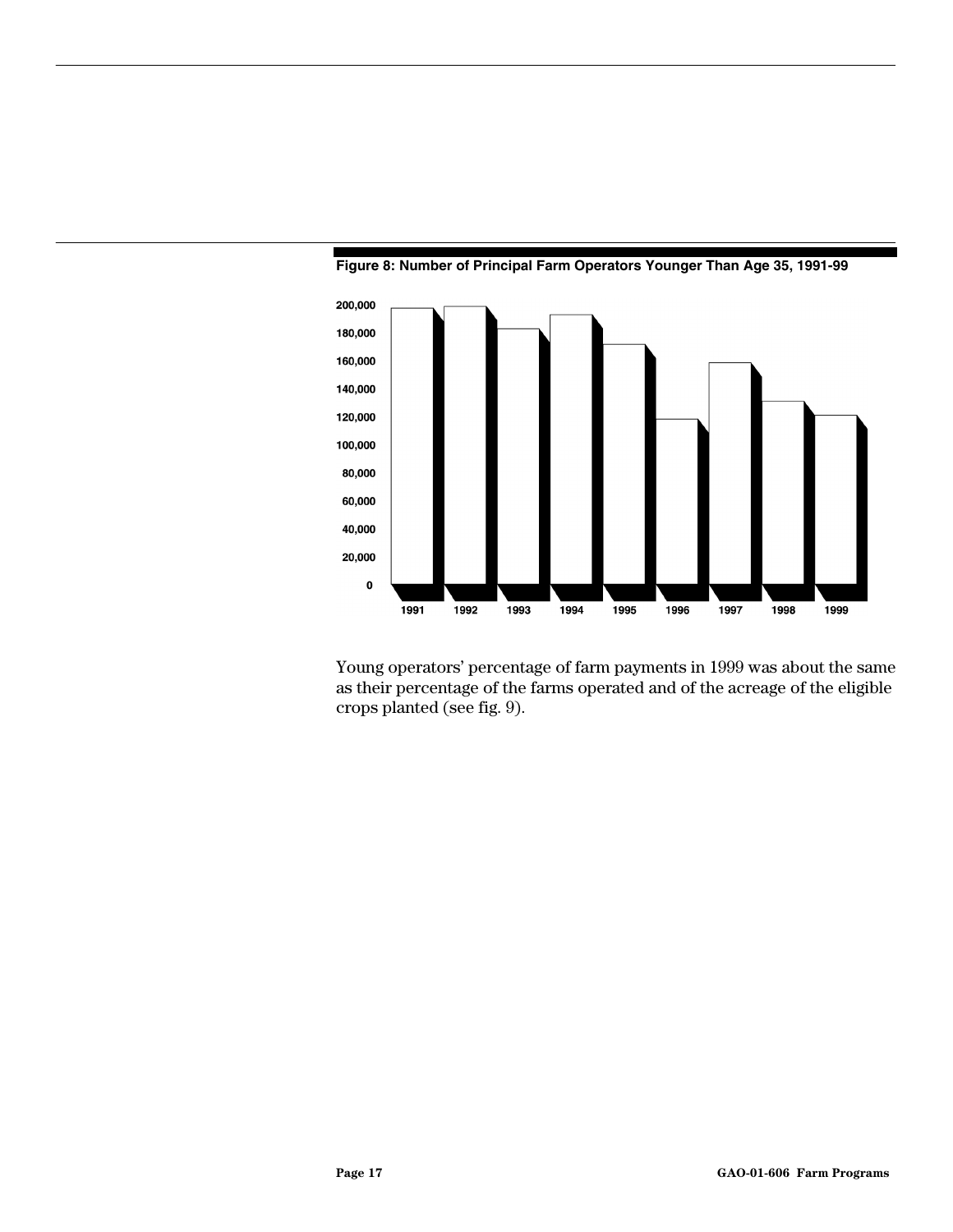



In 1999, 46 percent of the operators under 35 years old received farm payments. This percentage was greater than that of the other age categories. (See fig. 10.) It was also higher than in previous years. During the period of 1991 through 1999, the percentage of young farmers receiving payments was in the 30s each year, except for 27 percent in 1994, 29 percent in 1996, 42 percent in 1993, and the 46 percent in 1999.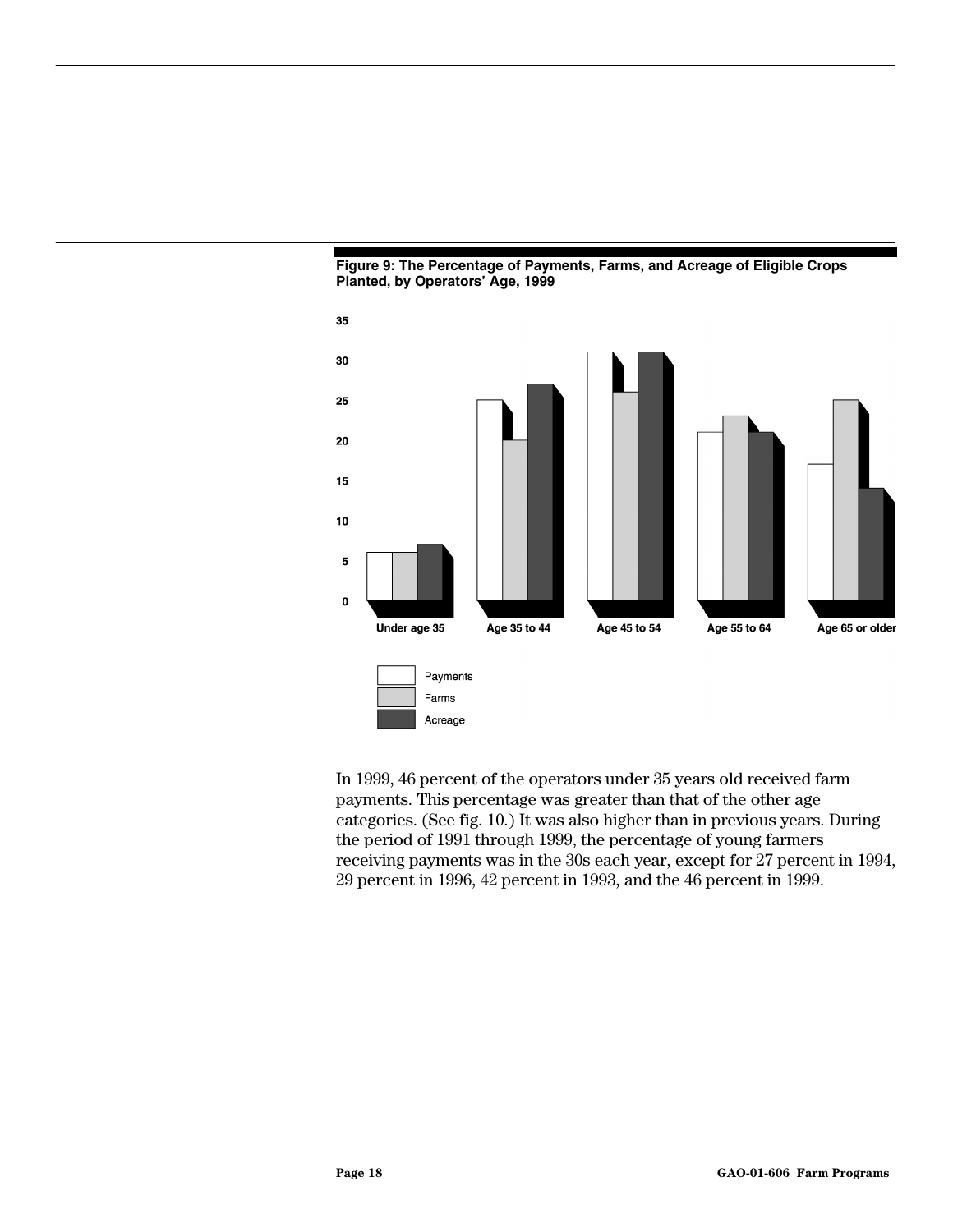



The average payment made in 1999 to farms whose principal operator was less than 35 years old was about \$16,544, a little less than the average of \$16,751 for all farms receiving payments. Their average payment was also several thousand dollars less than the average of \$20,898 for those that were age 35 to 54 but more than the average of \$12,973 for those 55 or older. (See fig. 11.)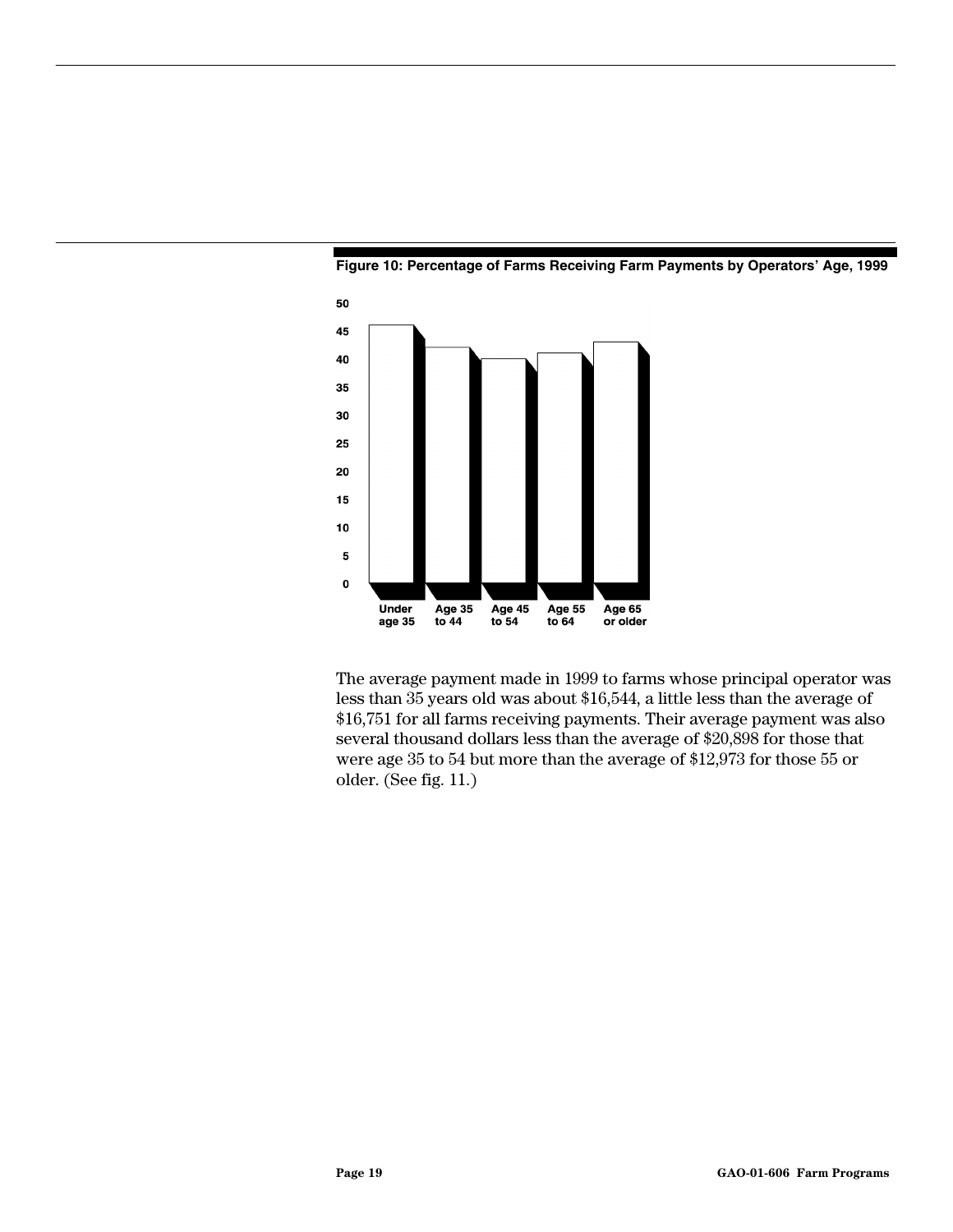



In 1999, young farmers operated farms of all sizes, just like older farmers. For example, operators age 25 to 34 had a percentage of the largest farms equal to or greater than other age groups and a lesser percentage than other age groups of the smallest farms. (See fig. 12.)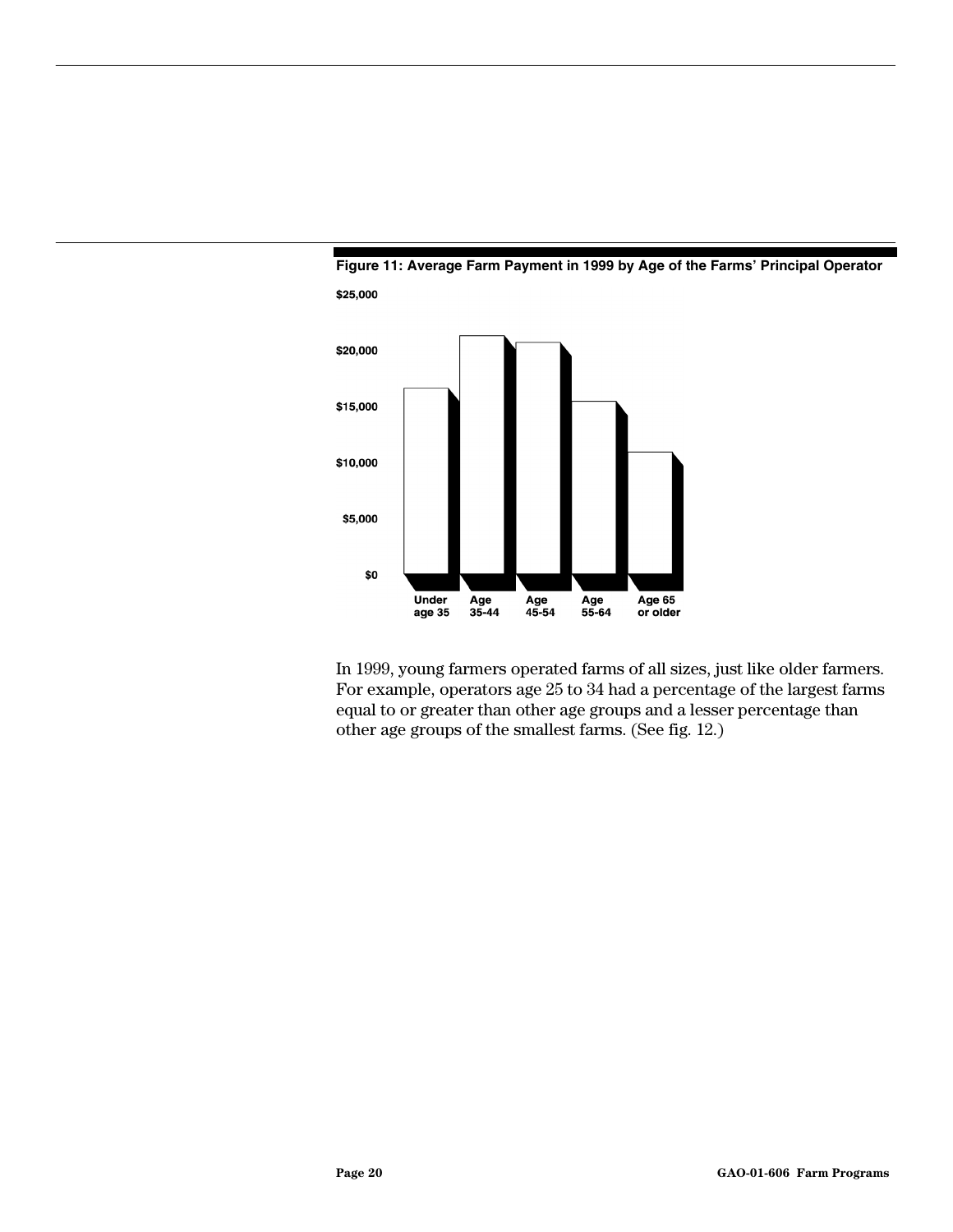

#### **Figure 12: Farm Size by Age Group, 1999**

Note: Data were insufficient to provide similar information on operators younger than age 25. The random sample used for the Agricultural Resource Management Study survey did not include a sufficient number of these operators to make these estimates. Available data indicates that there are only about 10,000 farmers in this age category, less than 1 percent of all operators.

For the most part, farmers under age 35 appear to be in a financial position similar to other farmers. For example, according to USDA, about 43 percent of operators from age 25 to 34 were on farms in a favorable financial position, similar to the percentage for other age groups. The percentage of their farms considered to be in a vulnerable financial position was relatively small at 10 percent, although more than twice the average for all farms. (See fig. 13.)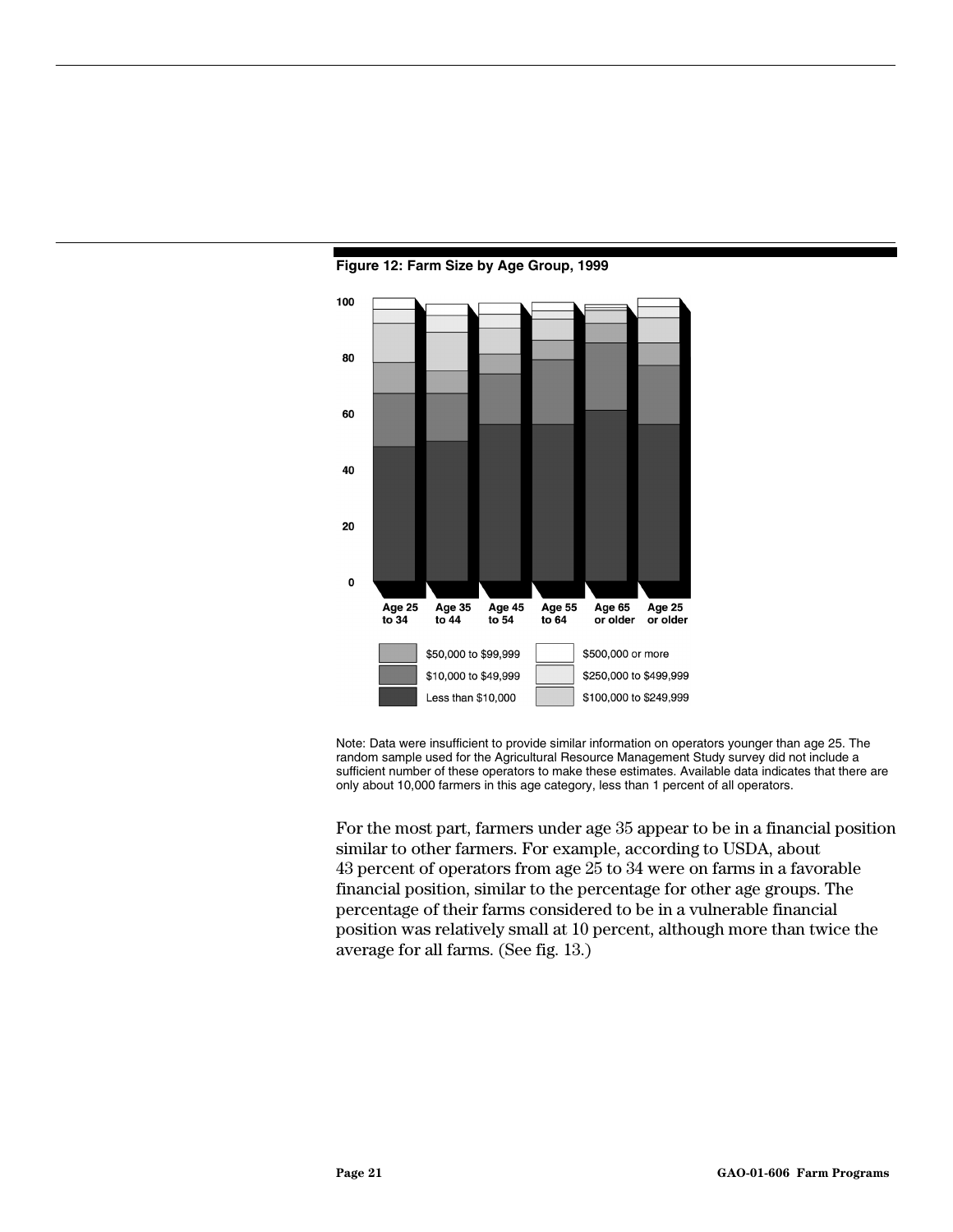

#### **Figure 13: The Financial Position of Farm Operators of Various Age Groups, 1999**

Favorable: These farms have a debt-to-asset ratio of no more than 0.40 and a positive net farm income. They are generally considered financially stable.

Marginal income: These farms' debt-to-asset ratio is no more than 0.40, but they have negative net farm income. Periods of negative income may not pose financial difficulties if the farm is carrying a low debt load and can either borrow against equity or obtain income from off-farm sources.

Marginal solvency: These farms have a debt-to-asset ratio greater than 0.40 and positive net farm income. A high debt to asset ratio may be acceptable if the farm can generate enough income to service its debt and meet other financial obligations.

Vulnerable: These farms' debt-to-asset ratio is greater than 0.40 and they have a negative net farm income. They are generally considered financially unstable.

Most Payments Are Made for a Small Number of Crops and to Producers in a Few States

For the 1999 crop year, two crops—corn and wheat—accounted for about 64 percent of the payments under the farm commodity programs. Five crops—corn, wheat, oilseeds (primarily soybeans), cotton, and rice accounted for almost 93 percent of the payments. (Collectively, these five crops constitute about two-thirds of the value of U.S. production of field and miscellaneous crops and over half of the value of production of all crops, including fruits, nuts, and vegetables.) These payments were made for production flexibility contracts, marketing loan assistance, market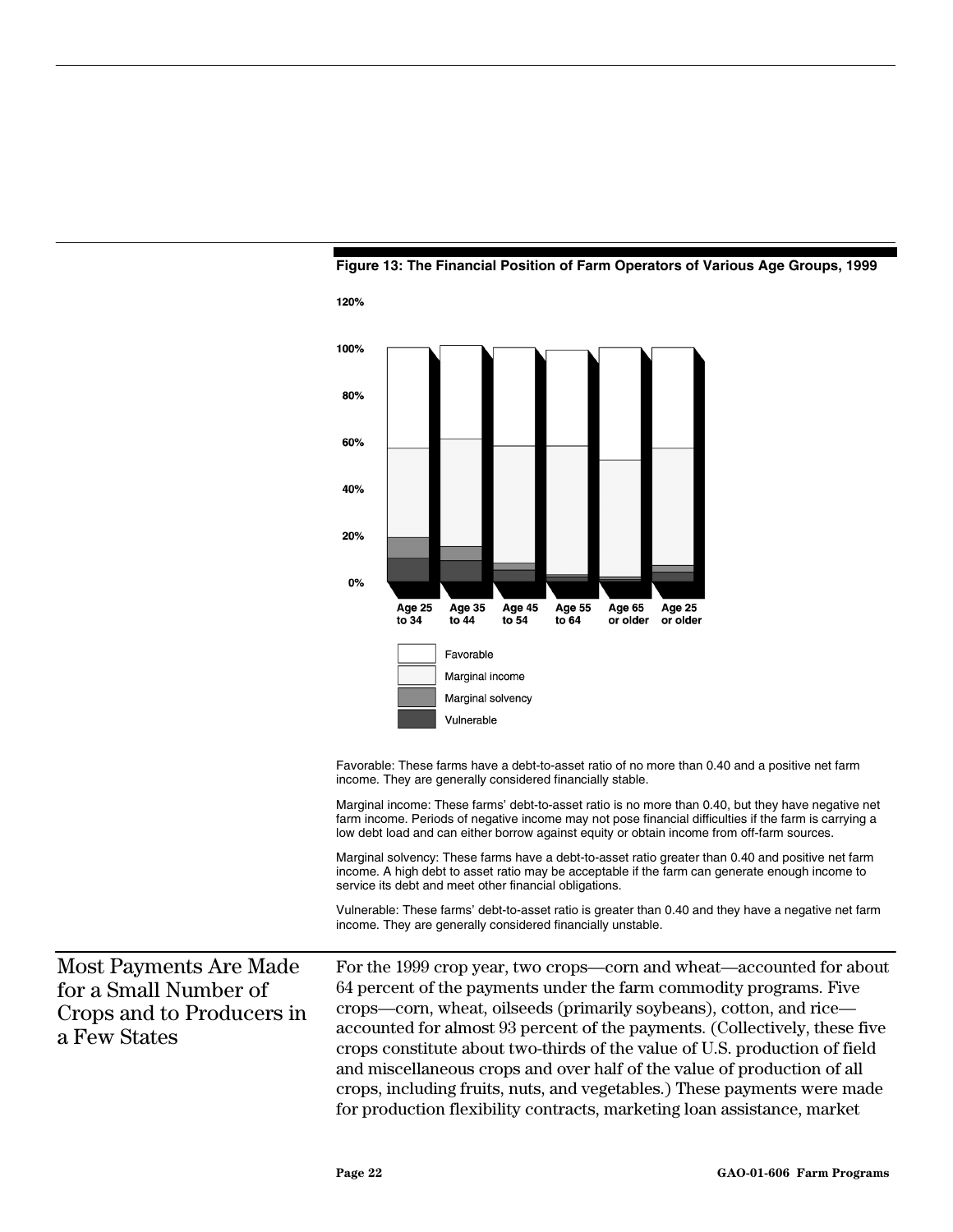loss, and disaster assistance. As previously discussed, producers with production flexibility contracts do not have to grow the eligible crops to receive payments for them. (See fig. 14.)





The percentage of the payments that have been made for the different crops has varied from year to year. Nonetheless, the crops receiving the most payments in 1999 have generally received the most payments over the decade. For example, the payments for corn have fluctuated from a low of about 22 percent in 1993 to a high of 54 percent in 1997 but more often the percentage has been in the 40s. Similarly, wheat has ranged from about 17 percent in 1992 to about 37 percent in 1996 but has generally been in the 20s. The major exception has been oilseeds—primarily soybeans—which accounted for very little, if any, of the payments in the years until 1998 and 1999. Oilseeds' eligibility for payments is generally limited to marketing loan gains and loan deficiency payments. These two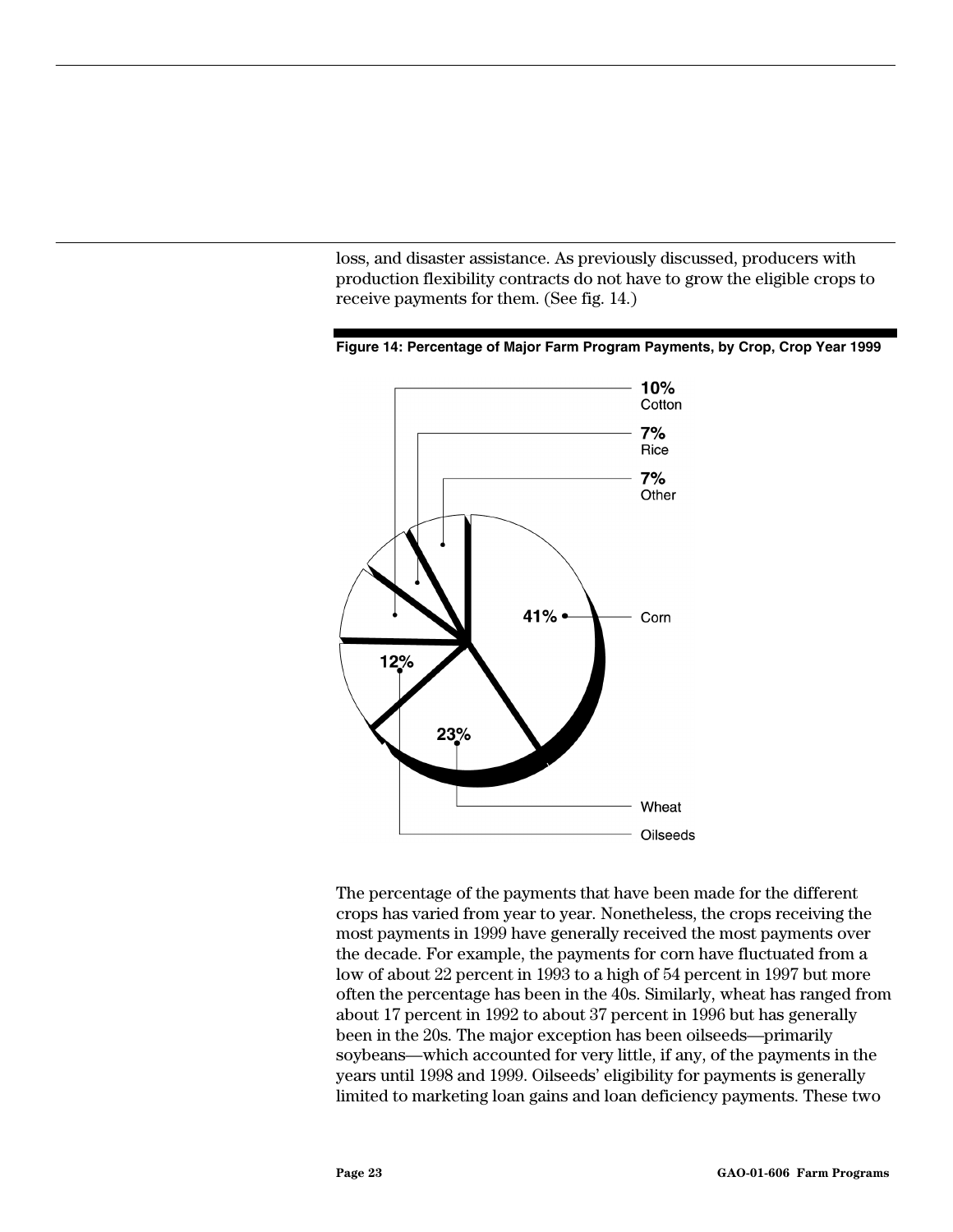types of payments increased substantially in 1998 and 1999 because of low farm prices. (See fig. 15.)





Although all states received some commodity payments for crop year 1999, six states—Iowa, Illinois, Texas, Kansas, Nebraska, and Minnesota each received over a billion dollars in payments. These states collectively accounted for about 48 percent of the total payments. Six other states each received over \$500 million in payments. These 12 states together accounted for about 71 percent of the payments. (See table 3.)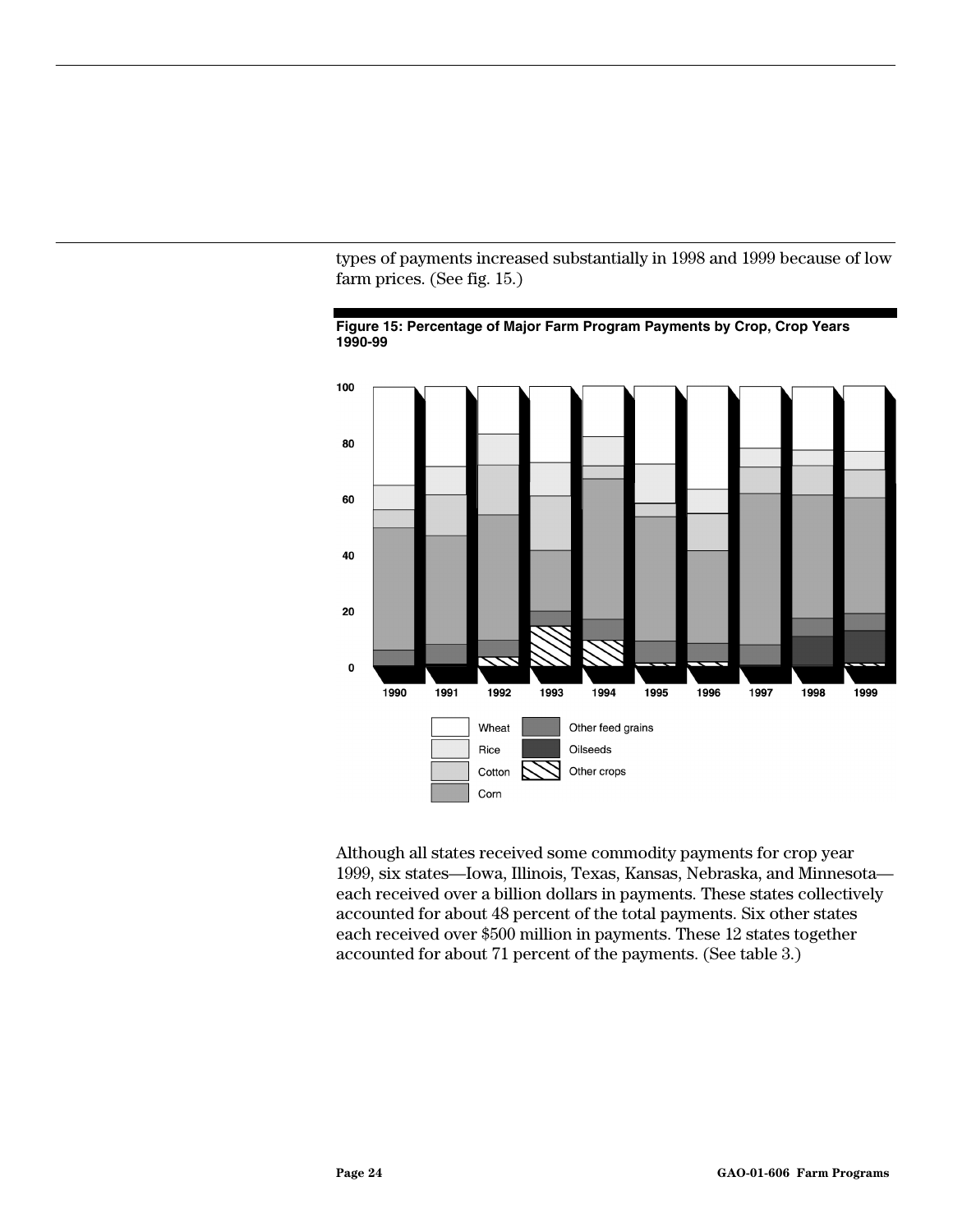| <b>State</b>    | <b>Dollar amount</b><br>(in \$ billions) | Percentage of total<br>payments |
|-----------------|------------------------------------------|---------------------------------|
| Iowa            | \$1.59                                   | 9.8                             |
| <b>Illinois</b> | 1.47                                     | 9.0                             |
| Texas           | 1.24                                     | 7.7                             |
| Kansas          | 1.21                                     | 7.5                             |
| Nebraska        | 1.17                                     | 7.2                             |
| Minnesota       | 1.07                                     | 6.6                             |
| Arkansas        | 0.72                                     | 4.4                             |
| North Dakota    | 0.71                                     | 4.4                             |
| Indiana         | 0.71                                     | 4.4                             |
| South Dakota    | 0.56                                     | 3.5                             |
| Missouri        | 0.51                                     | 3.2                             |
| Ohio            | 0.51                                     | 3.1                             |
| Total           | \$11.47                                  | 70.8                            |

#### **Table 3: The Percentage of Major Farm Program Payments Received by the 12 States Receiving the Largest Amounts, Crop Year 1999**

| Acquiring Land Is the<br>Major Obstacle for<br>Those Wishing to<br><b>Enter Farming</b> | The number of young entrants to farming lags far behind that of retiring<br>farmers. For those who want to enter farming, the major obstacle is the<br>cost of acquiring land, machinery, and other needed capital. Although farm<br>program payments can help beginning farmers, the payments can also<br>make it more difficult to get started because their value is reflected in a<br>higher price for the farmland. While USDA and many states have programs<br>intended to help those wishing to enter farming, the number of young<br>farmers continues to decline. Although some fear that this decline will<br>adversely affect the nation's food security and the economic well-being of<br>rural communities, USDA maintains that it will not likely affect food<br>production or rural economies.                                                                  |
|-----------------------------------------------------------------------------------------|--------------------------------------------------------------------------------------------------------------------------------------------------------------------------------------------------------------------------------------------------------------------------------------------------------------------------------------------------------------------------------------------------------------------------------------------------------------------------------------------------------------------------------------------------------------------------------------------------------------------------------------------------------------------------------------------------------------------------------------------------------------------------------------------------------------------------------------------------------------------------------|
|                                                                                         | According to USDA, more than 500,000 farmers will retire between 1992<br>and 2002. In contrast, during this period, only about half as many are<br>expected to enter farming. Being able to afford farmland is the foremost<br>obstacle facing those who wish to enter farming. Even finding available<br>land can be difficult. The turnover of the land is slow and in many areas,<br>expanding suburbs are reducing the amount of farmland available. Due, in<br>part, to its scarcity, acquiring farmland is an expensive proposition. After a<br>sharp downturn in the early 1980s, land values have since rebounded. For<br>example, according to USDA's National Agricultural Statistics Service, the<br>value of agricultural real estate reached an all-time high of \$1,050 per acre<br>as of January 1, 2000. This value is 75 percent above the low-point of \$599 |

T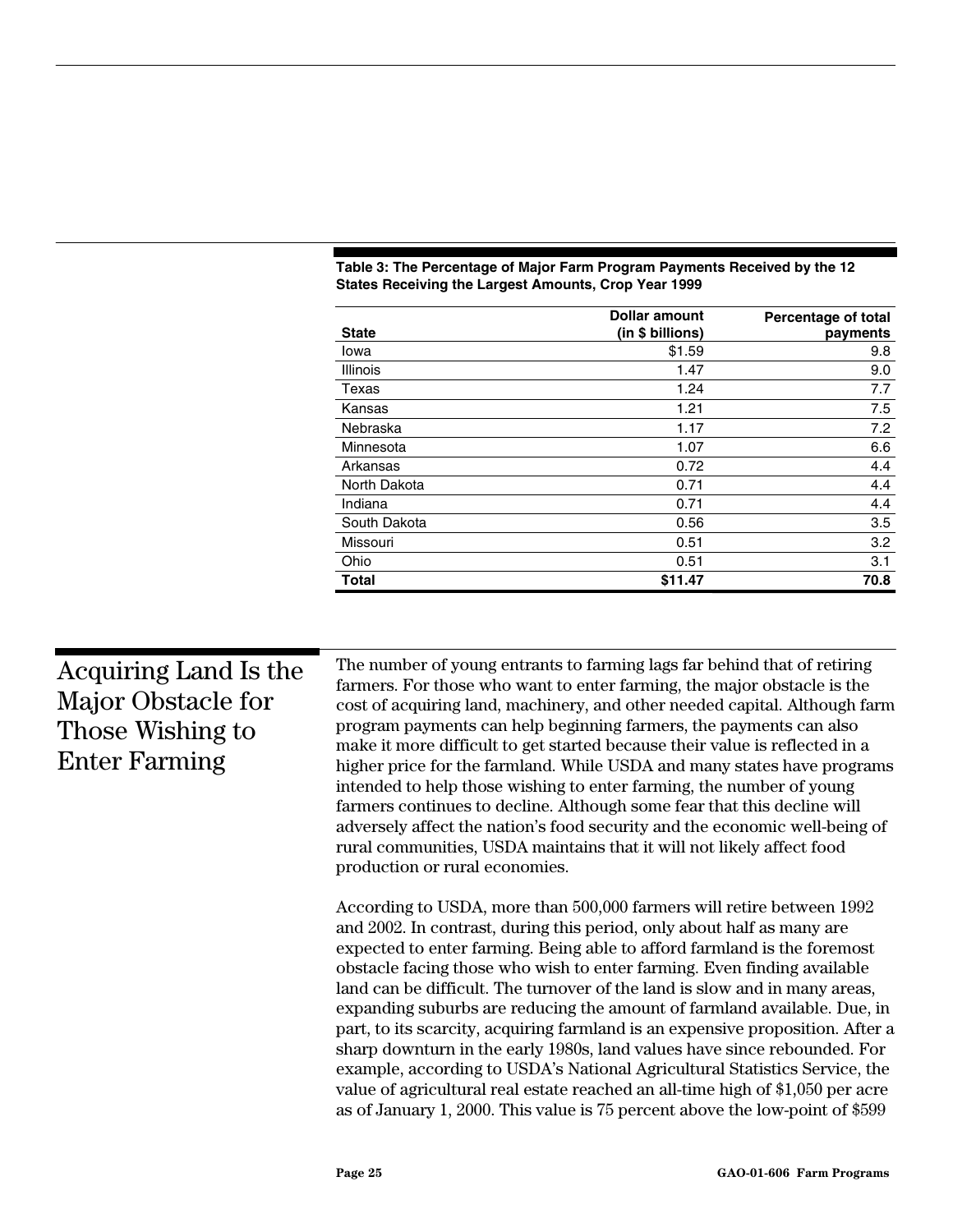reached in early 1987. According to USDA, it takes an average of \$500,000 in assets to fully support a farm household. The amount of assets required, according to Economic Research Service officials, can vary based on factors such as the type of farm and the region in which the farm is located.

Farm program payments are helpful to new farmers once they grow eligible crops. On the other hand, the payments can also pose a barrier to prospective farmers wishing to acquire farmland. Once a farmer becomes eligible for payments, the assistance can help in paying off debts, covering operating expenses, acquiring additional land, and providing a financial buffer during periods of low prices and/or production. However, because most payments are tied to production, as we said earlier, a significant amount of the subsidies go to relatively few, large, established operators. Further, the value of the payments causes sellers to ask higher prices or prospective purchasers to bid up the price of the limited farmland on the market. According to USDA, generally only established farmers are able to acquire farmland that becomes available when farmers retire and sell their land. Accordingly, many young farmers acquire farmland from family members through inheritance or as a gift.

The federal government and states have a number of policies and programs that directly or indirectly help beginning farmers. For example, the Agricultural Credit Improvement Act of 1992 created a beginning farmer down-payment farm ownership loan program. Under this program, USDA makes direct and guaranteed operating and ownership loans available to beginning farmers and ranchers. Since the beginning of this program in fiscal year 1994, USDA has made over 38,000 loans totaling \$2.9 billion. The act also directed USDA to create Federal-State Beginning Farmer Partnerships. Under these programs, USDA enters into memoranda of understanding with interested states to provide joint financing for beginning farmers and ranchers. According to USDA's Farm Service Agency, as of May 2000, the Department has entered into agreements with 16 states and has provided \$87 million in down-payment farm ownership funds to help more than 2,000 beginning farmers get started in agricultural careers. Although these loans are helpful in getting started, repaying the loans increases the new farmers' debt and expenses, which make it more difficult for them to earn an adequate income. The Taxpayer Relief Act of 1997 also helped some beginning farmers by making it easier to transfer family farms across generations by reducing estate tax liabilities on farms.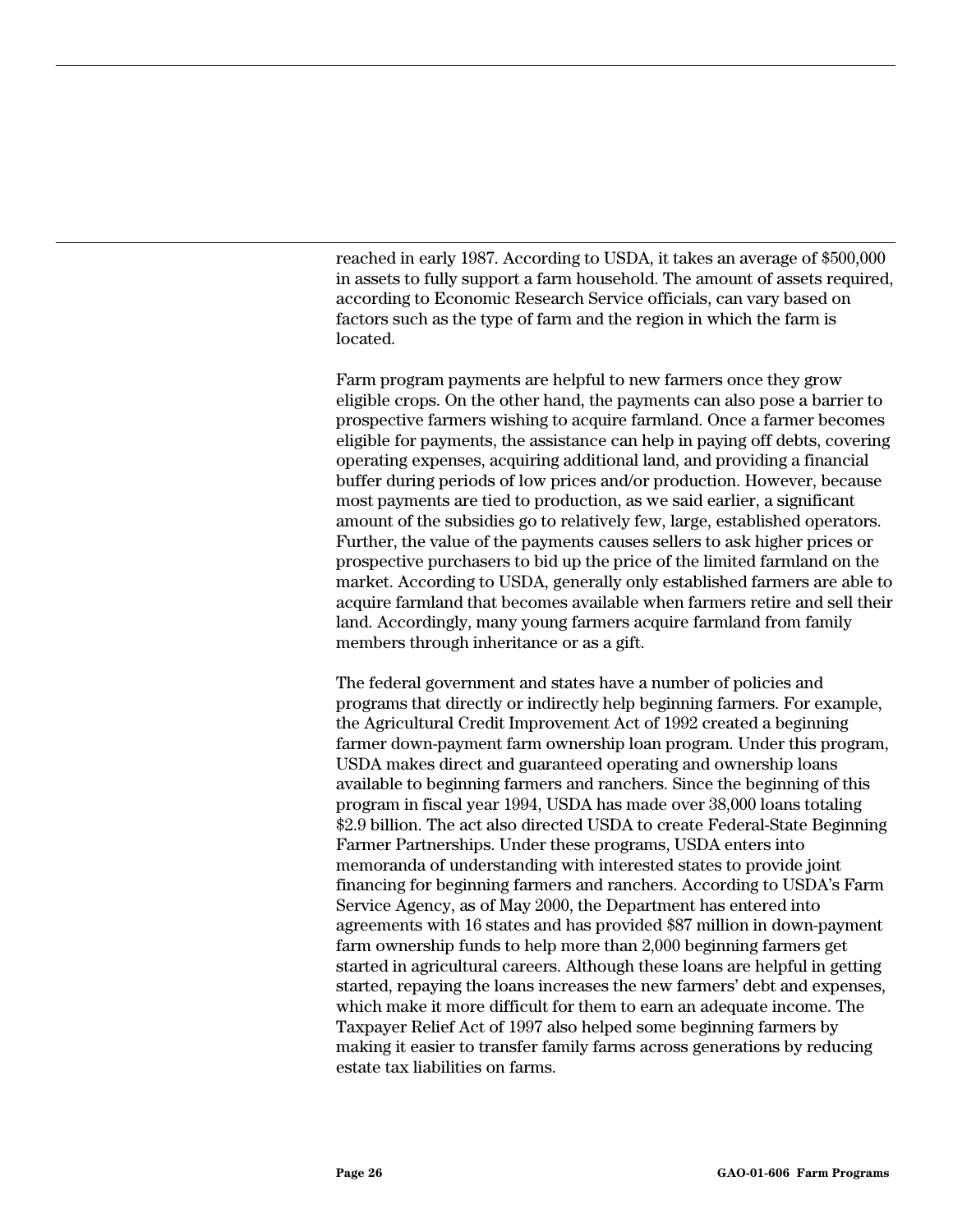|                          | In addition, several states have programs in place to assist new and<br>beginning farmers' entry into farming. For example, Iowa established the<br>"Farm On Program." Similarly, Nebraska's Center for Rural Affairs Land<br>Link project includes a computerized clearinghouse for matching<br>prospective and beginning farmers with landowners willing to help new<br>farmers; educational programs for beginning farmers; and a farm<br>management service that provides specialized services to landowners who<br>want to lease land to beginning farmers. A fund for financing beginning<br>farmers is also being developed. Other farm states have established similar<br>programs.                                                                                                                                                                                                                                                                                                    |
|--------------------------|------------------------------------------------------------------------------------------------------------------------------------------------------------------------------------------------------------------------------------------------------------------------------------------------------------------------------------------------------------------------------------------------------------------------------------------------------------------------------------------------------------------------------------------------------------------------------------------------------------------------------------------------------------------------------------------------------------------------------------------------------------------------------------------------------------------------------------------------------------------------------------------------------------------------------------------------------------------------------------------------|
|                          | Despite these policies and programs, USDA anticipates that the imbalance<br>between retiring and beginning farmers may continue over the next<br>decade. Although some fear this imbalance threatens the nation's food<br>supply and the economic well-being of rural America, USDA maintains<br>that the fewer, larger, more productive farms will provide adequate food<br>supplies. Moreover, USDA maintains that the nonagricultural economy in<br>rural communities has grown steadily and agriculture's' relative<br>importance as a source for jobs and income in rural communities is<br>declining. As a result, rural areas have been able to maintain a constant<br>non-farm share of the population. Nonetheless, farming is a primary<br>source of income and jobs in some areas—especially the low-populated<br>areas of the nation's heartland. While these areas shared in the nation's<br>economic growth during the 1990s, they did not fare as well as other rural<br>areas. |
| <b>Agency Comments</b>   | We provided the Farm Service Agency and the Economic Research Service<br>with a draft of this report for review and comment. The Farm Service<br>Agency and the Economic Research Service generally agreed with the<br>information presented. In addition, they provided several technical and<br>clarifying comments that we incorporated into the report as appropriate.                                                                                                                                                                                                                                                                                                                                                                                                                                                                                                                                                                                                                     |
| Scope and<br>Methodology | To determine the distribution of payments by farm size and farm<br>operators' age, we analyzed Agricultural Resource Management Study data<br>provided by Economic Research Service officials for the years 1991<br>through 1999. USDA's National Agricultural Statistics Service collects<br>these data for the Economic Research Service through an annual survey of<br>the nation's farm operations. To determine the distribution of payments by<br>crop and by state, we analyzed information from the Farm Service<br>Agency's Program Payments Reporting System. We discussed the results<br>with Economic Research Service and Farm Service Agency officials.                                                                                                                                                                                                                                                                                                                          |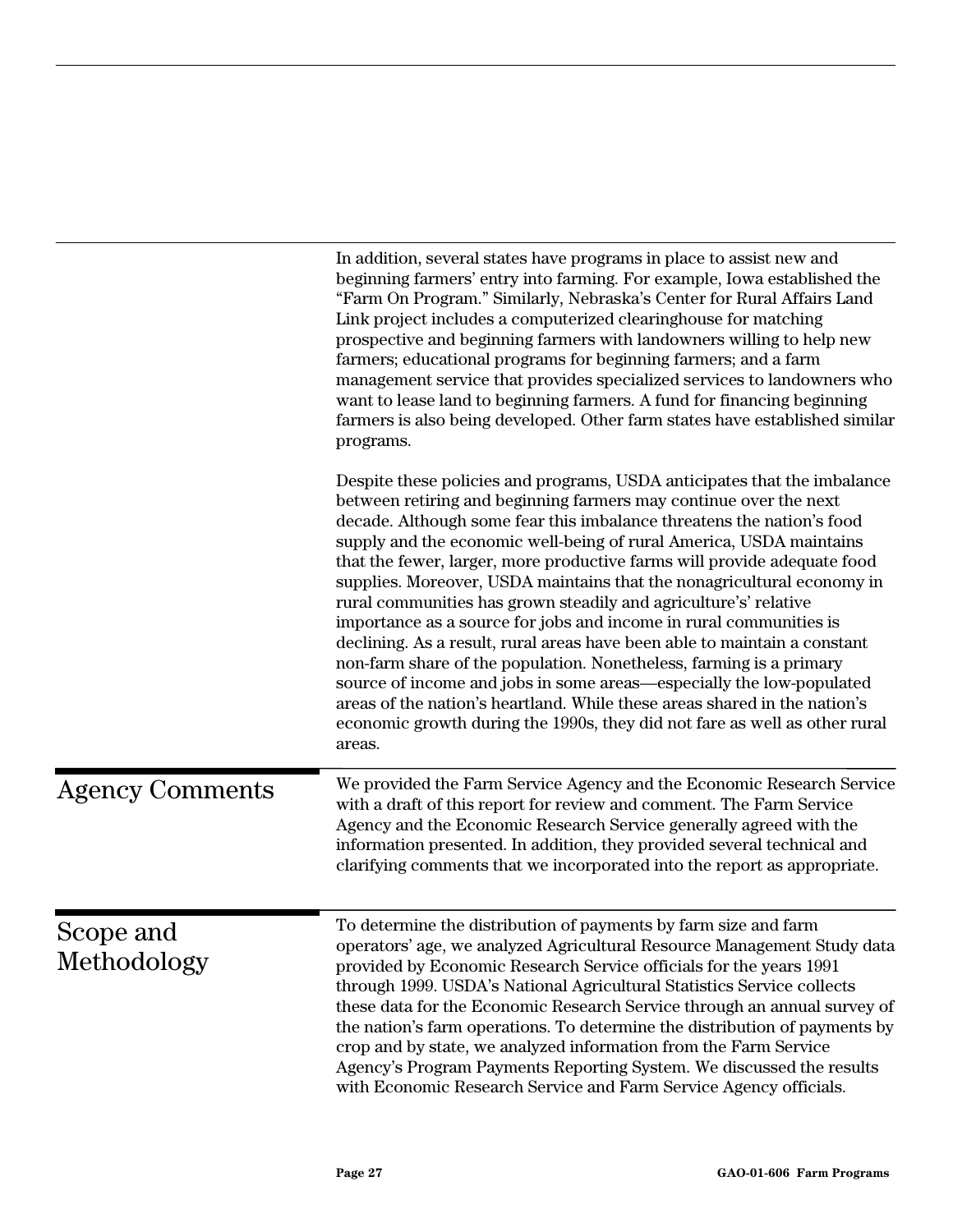To identify the major barriers facing young people to enter farming, we reviewed available literature and interviewed knowledgeable officials of the Economic Research Service and the Farm Service Agency. Through our literature review and interviews, we also identified USDA's and states' programs and initiatives aimed at assisting new and beginning farmers. (App. II contains a more detailed discussion of our scope and methodology.)

We performed our work from August 2000 through May 2001 in accordance with generally accepted government auditing standards. We did not independently assess the accuracy and reliability of the ARMS database and the Program Payments Reporting System.

As agreed with your office, unless you publicly announce its contents earlier, we plan no further distribution of this report until 30 days from the date of this letter. At that time, we will send copies of this report to the congressional committees with jurisdiction over farm programs; the Honorable Ann M. Veneman, Secretary of Agriculture; the Honorable Mitchell E. Daniels, Jr., Director of the Office of Management and Budget; and other interested parties. We will also make copies available to others on request.

If you have any questions about this report, please contact me at (202) 512-3841. Major contributors to this report are listed in appendix III.

Sincerely yours,

Delmon Vamenn

Lawrence J. Dyckman Director, Natural Resources and Environment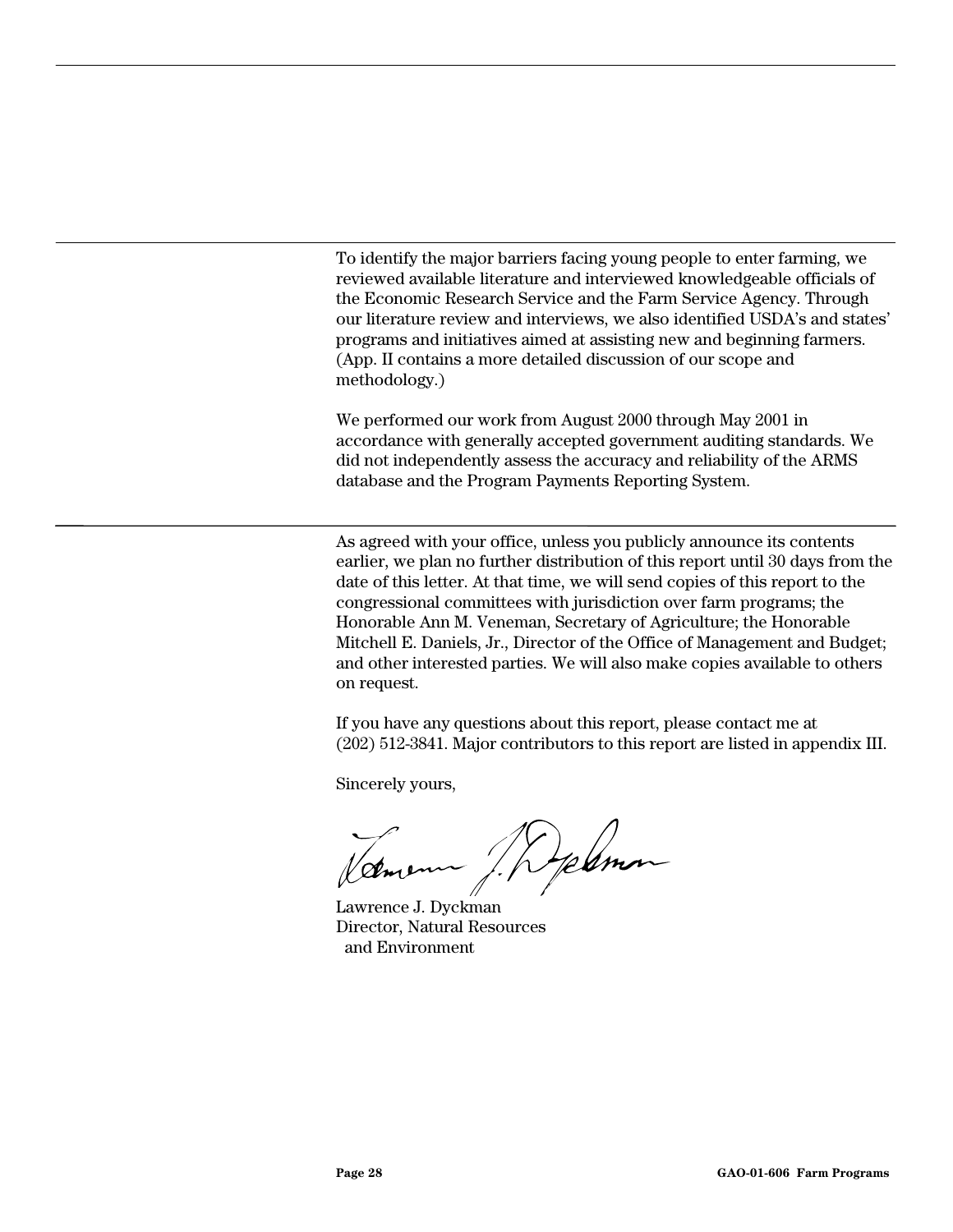## $A: \mathcal{L}$  and  $A$  and  $A$ **Distribution of Farm Payments** Appendix I: Additional Analyses of the Distribution of Farm Payments

|                            | Although the dollar value of gross agricultural sales is widely used, farm<br>size can be expressed in various other ways, such as the number of farm<br>acres operated (planted in crops). In addition, assigning farms to size<br>categories, such as large or small, is somewhat arbitrary and can be done<br>using various definitions or cutoff levels. For example, the National<br>Commission on Small Farms recommends that farms be considered small<br>if they have gross agricultural sales of less than \$250,000. Because this<br>definition includes practically all farms—about 93 percent of them in<br>1999—we further divided the group into small and medium farms, with<br>large farms being those with sales of \$250,000 or more. The Economic<br>Research Service has often used \$50,000 in sales as the cutoff for defining<br>a small farm and we chose this amount to define small farms for our<br>analysis. We then considered farms with sales of \$50,000 to \$249,999 to be<br>medium farms. Recognizing that farm size can be defined in other ways,<br>we also analyzed farm payments by $(1)$ the number of farm acres operated,<br>(2) the National Commission on Small Farms' definition of a small farm,<br>(3) a new farm typology developed by USDA's Economic Research<br>Service, and (4) the size of payments received by individual recipients or<br>payees. The Economic Research Service's new farm typology, which is<br>based primarily on farm size (the dollar value of agricultural sales) and the<br>occupation of a farm's principal operator, is designed to put the diverse<br>farming sector into more homogenous groups than just large and small<br>farms. Payments for a farming operation can be made to more than one<br>individual, and an individual can generally receive payments for his/her<br>interests in up to three entities. |
|----------------------------|------------------------------------------------------------------------------------------------------------------------------------------------------------------------------------------------------------------------------------------------------------------------------------------------------------------------------------------------------------------------------------------------------------------------------------------------------------------------------------------------------------------------------------------------------------------------------------------------------------------------------------------------------------------------------------------------------------------------------------------------------------------------------------------------------------------------------------------------------------------------------------------------------------------------------------------------------------------------------------------------------------------------------------------------------------------------------------------------------------------------------------------------------------------------------------------------------------------------------------------------------------------------------------------------------------------------------------------------------------------------------------------------------------------------------------------------------------------------------------------------------------------------------------------------------------------------------------------------------------------------------------------------------------------------------------------------------------------------------------------------------------------------------------------------------------------------------------------------------------------------------------------------------|
| <b>Farm Acres Operated</b> | In 1999, farms of 1,000 or more acres made up about 8 percent of all farms<br>and received about 52 percent of farm payments. Farms ranging in size<br>from 250 acres to 999 acres comprised 20 percent of the farms and<br>received 37 percent of payments. The remaining 72 percent of the farms<br>operated less than 250 acres; they received 11 percent of the payments.<br>The share of the payments received by farms of 1,000 or more acres<br>declined through 1995 and then increased through 1998, before declining<br>to slightly less than their share in 1991. In contrast, the share of the<br>payments received by farms of less than 250 acres increased to their<br>highest level in 1994 and 1995 and then decreased to the approximate<br>levels they experienced in the years 1991 through 1993. (See fig. 16.)                                                                                                                                                                                                                                                                                                                                                                                                                                                                                                                                                                                                                                                                                                                                                                                                                                                                                                                                                                                                                                                                 |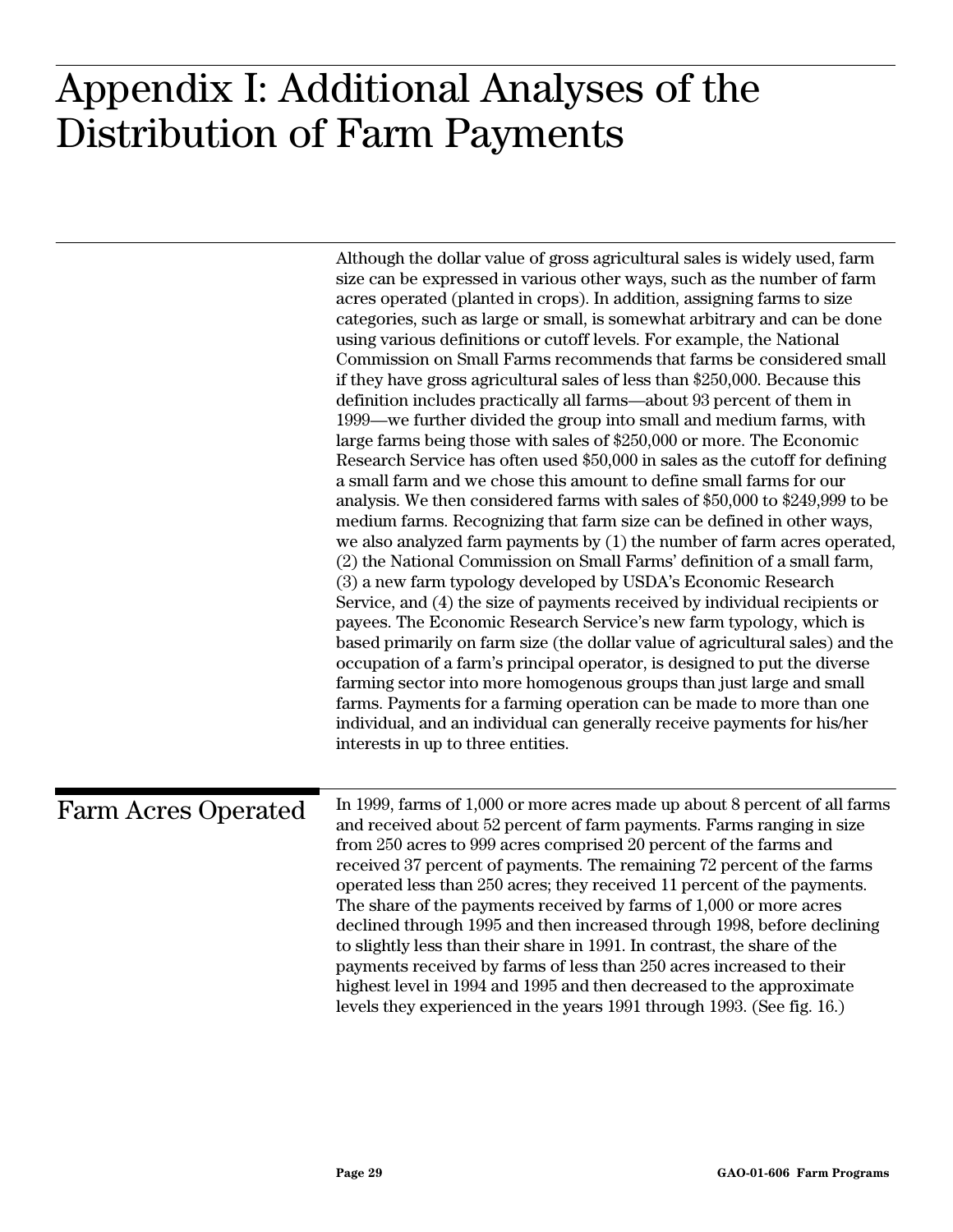



## The National Commission on Small Farms' Definition

Under the National Commission's definition, about 93 percent of farms in 1999 were small. As a result of the large number of these farms, they have received most of the farm payments. However, their share of the payments has been decreasing. For example, from 1991 through 1995, they received about 70 percent of the payments. In 1999, their share was about 55 percent. (See fig. 17.)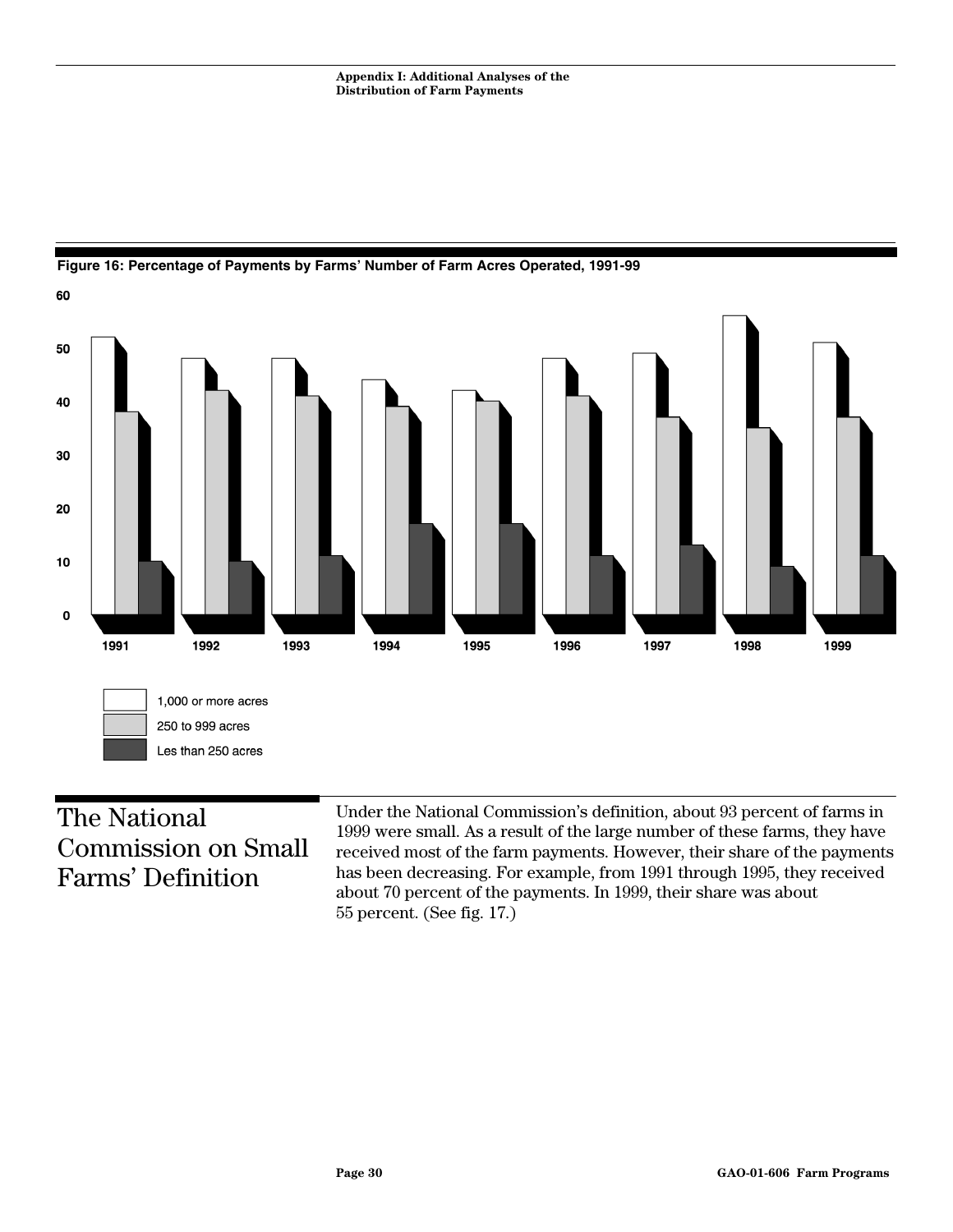



ERS' Farm Typology

The Economic Research Service's new farm typology categorizes the nation's farms into five groups of small family farms and three groups of other farms (see table 4).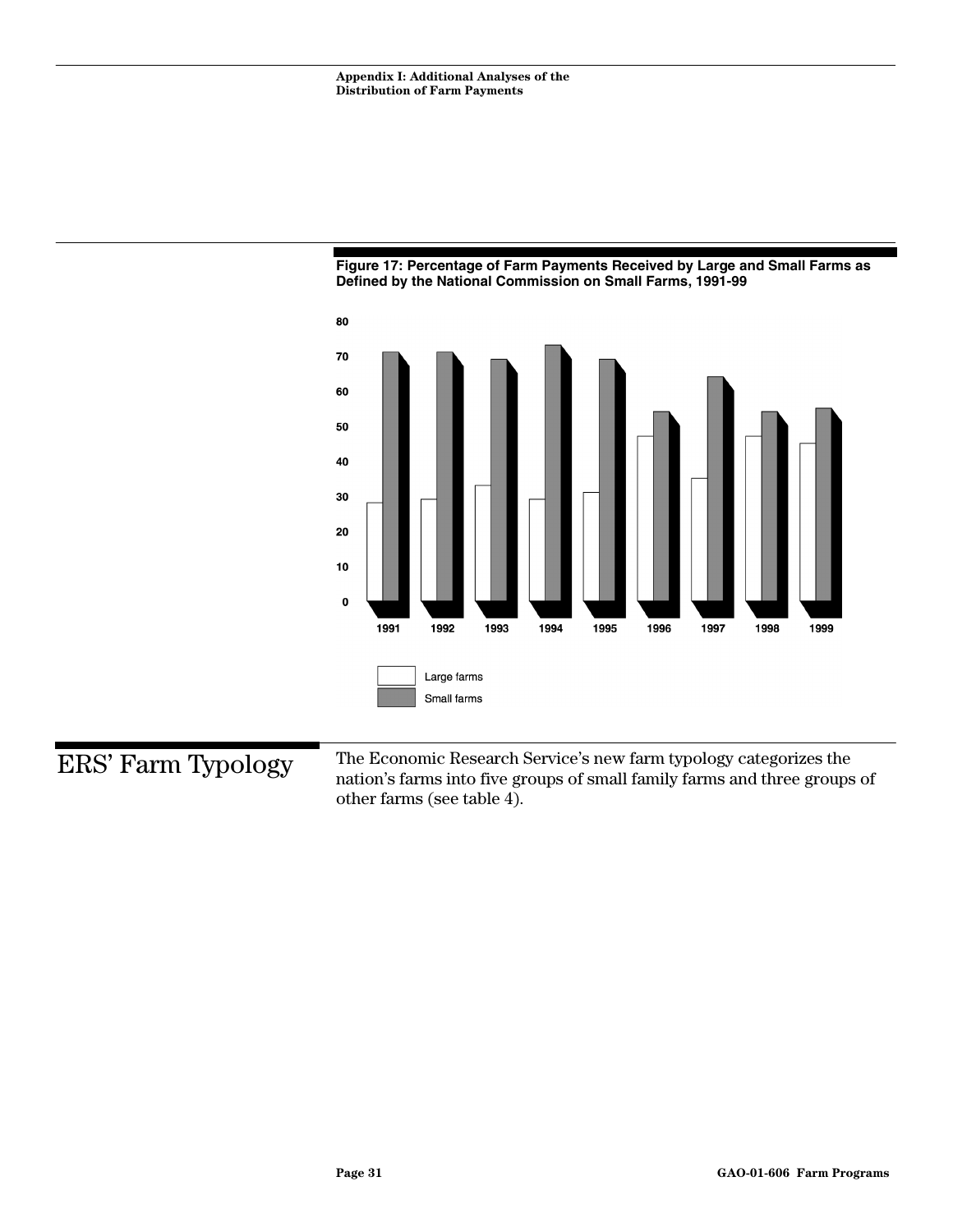| Type of farms                      | <b>Definition</b>                                                                                                                                                                                                                                                             |
|------------------------------------|-------------------------------------------------------------------------------------------------------------------------------------------------------------------------------------------------------------------------------------------------------------------------------|
| Small family farm types            | Farms with gross agricultural sales of less than \$250,000<br>that are organized as sole proprietorships, partnerships,<br>or family corporations.                                                                                                                            |
| Limited resource                   | Any small family farm with gross sales less than<br>\$100,000, total farm assets less than \$150,000, and total<br>operator household income less than \$20,000. Limited<br>resource farmers may report their income as from<br>farming, a nonfarm occupation, or retirement. |
| Retirement                         | Small family farms whose operators report that they are<br>retired (excludes limited resource farms operated by<br>retired farmers).                                                                                                                                          |
| Residential/lifestyle              | Small family farms whose operators report a major<br>occupation other than farming (excludes limited resource<br>farms with operators reporting a nonfarm major<br>occupation).                                                                                               |
| Farming occupation/lower<br>sales  | Small family farms with sales less than \$100,000 whose<br>operators report farming as their major occupation<br>(excludes limited resource farms whose operators report<br>farming as their major occupation).                                                               |
| Farming occupation/higher<br>sales | Small family farms with sales between \$100,000 and<br>\$249,999 whose operators report farming as their major<br>occupation.                                                                                                                                                 |
| Other farm types                   | Farms that are not small family farms.                                                                                                                                                                                                                                        |
| Large family farms                 | Farms with sales of \$250,000 to \$499,999.                                                                                                                                                                                                                                   |
| Very large family farms            | Farms with sales of \$500,000 or more.                                                                                                                                                                                                                                        |
| Nonfamily farms                    | Farms organized as nonfamily corporations or<br>cooperatives, as well as farms operated by hired<br>managers.                                                                                                                                                                 |

#### **Table 4: Description of ERS' Farm Typology**

The mix of farm types in 1999 changed from 1993, the first year for which these data are available by the farm typology. For example, the limited resource, farming occupation/lower sales, and farming occupation/higher sales farm types decreased as a percentage of total farms from the 1993 levels. At the same time, the retirement, residential/lifestyle, large, very large, and nonfamily types increased. The largest increases were in the residential/lifestyle and retirement farms.

The portion of farm payments received by the individual farm types has also changed from the 1993 levels. For example, the percentage of payments received by the large, very large, and nonfamily farm types increased from 1993 and decreased for the other farm types. These farms also experienced substantial increases in the average payment that they received in 1999, when total payments to all farm types were over 50 percent higher than in 1993. The average payment for farms receiving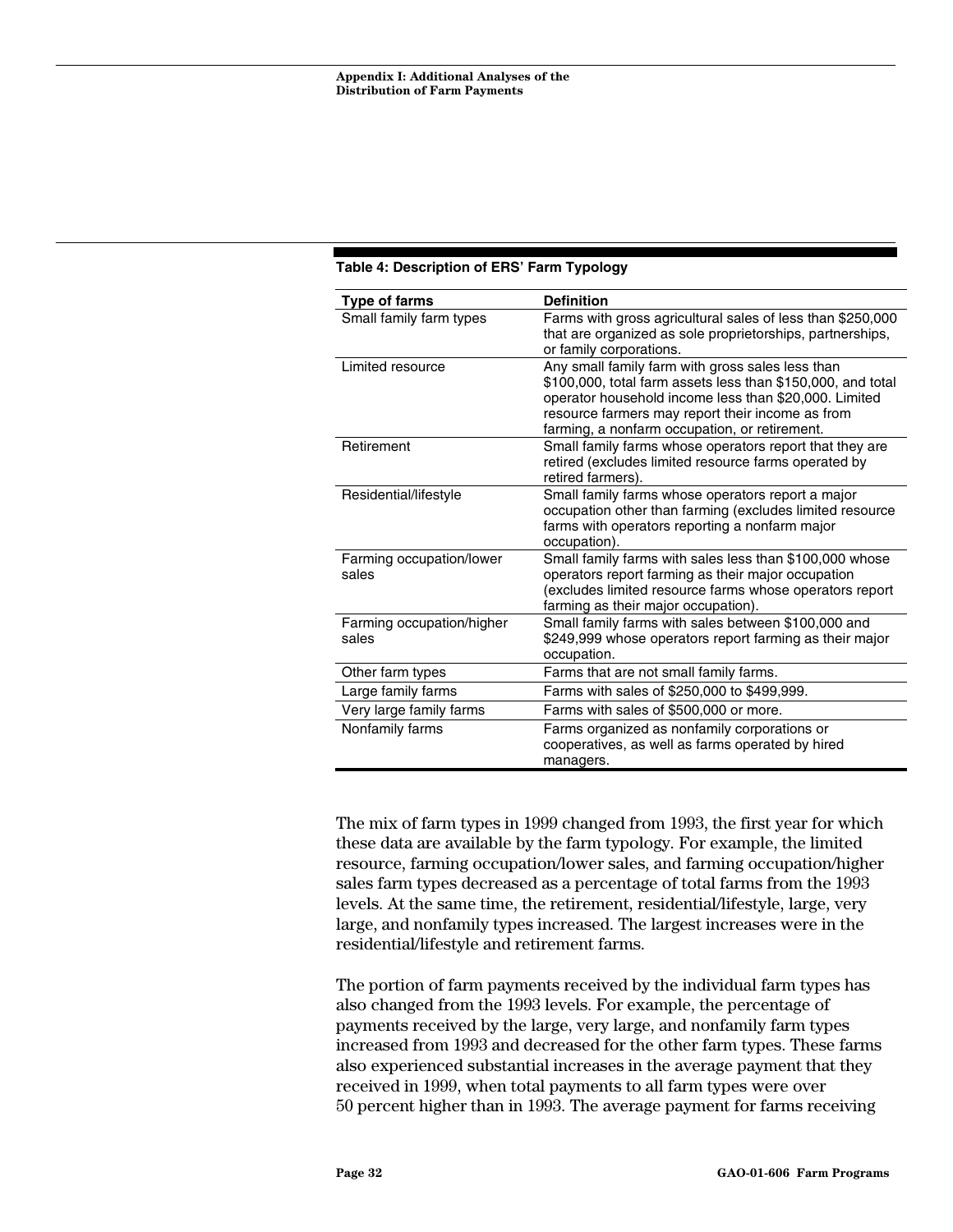payments either went down or increased only slightly for the limited resource, retirement, residential/lifestyle, and farming occupation/lower sales farms. (See table 5.)

#### **Table 5: Percentage of Farms and Payments and Average Payments by ERS' Farm Typology, 1993 and 1999**

| Farm type                          | Percentage of<br>farms in 1993 | Percentage of<br>farms in 1999 | Percentage of<br>payments in<br>1993 | Percentage of<br>payments in<br>1999 | Average<br>payment in<br>1993 (in<br>dollars) | Average<br>payment in<br>1999 (in<br>dollars) |
|------------------------------------|--------------------------------|--------------------------------|--------------------------------------|--------------------------------------|-----------------------------------------------|-----------------------------------------------|
| Limited resource                   | 14                             | 6                              | 3                                    |                                      | 4,026                                         | 3,924                                         |
| Retirement                         | 11                             | 14                             | 5                                    | 3                                    | 7,457                                         | 5,061                                         |
| Residential/lifestyle              | 33                             | 43                             | 10                                   | 9                                    | 5.715                                         | 5,016                                         |
| Farming occupation/lower<br>sales  | 25                             | 22                             | 19                                   | 15                                   | 8,517                                         | 8,833                                         |
| Farming<br>occupation/higher sales | 10                             | 8                              | 31                                   | 25                                   | 20.268                                        | 27,022                                        |
| Large                              | 3                              |                                | 18                                   | 21                                   | 34.674                                        | 50,790                                        |
| Very large                         | $\overline{c}$                 | 3                              | 13                                   | 22                                   | 50.763                                        | 85,208                                        |
| Nonfamily                          |                                | 2                              | 3                                    | 4                                    | 17.934                                        | 34,128                                        |

Individual Recipients

Over the last decade, a relatively small portion of recipients has received the bulk of farm payments. For example, from 1990 through 1999, 10 percent of the recipients generally accounted for between 49 and 60 percent of farm crop or commodity payments. (See fig. 18.) Moreover, 20 percent of the recipients generally received from about 69 percent to about 79 percent of the payments.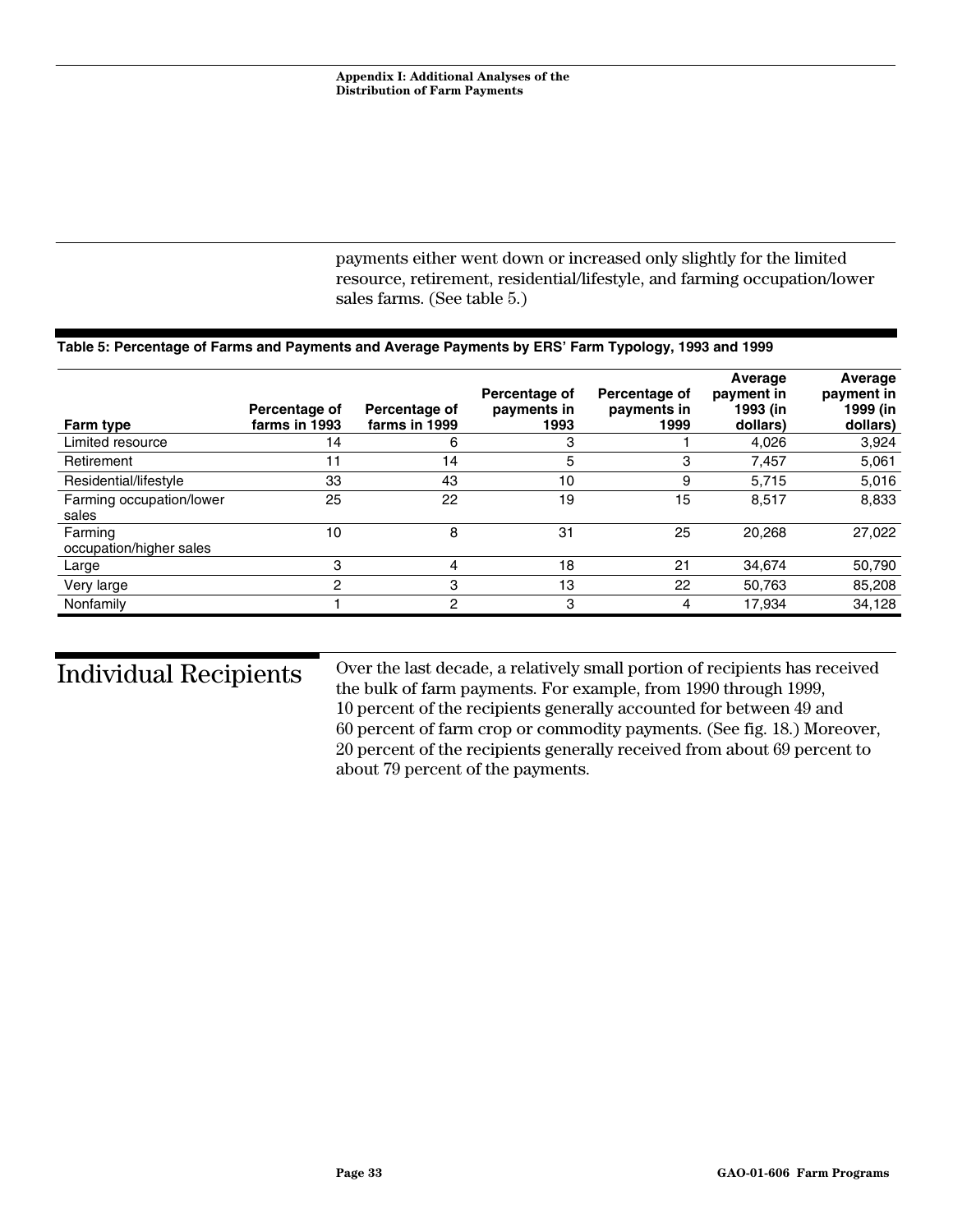

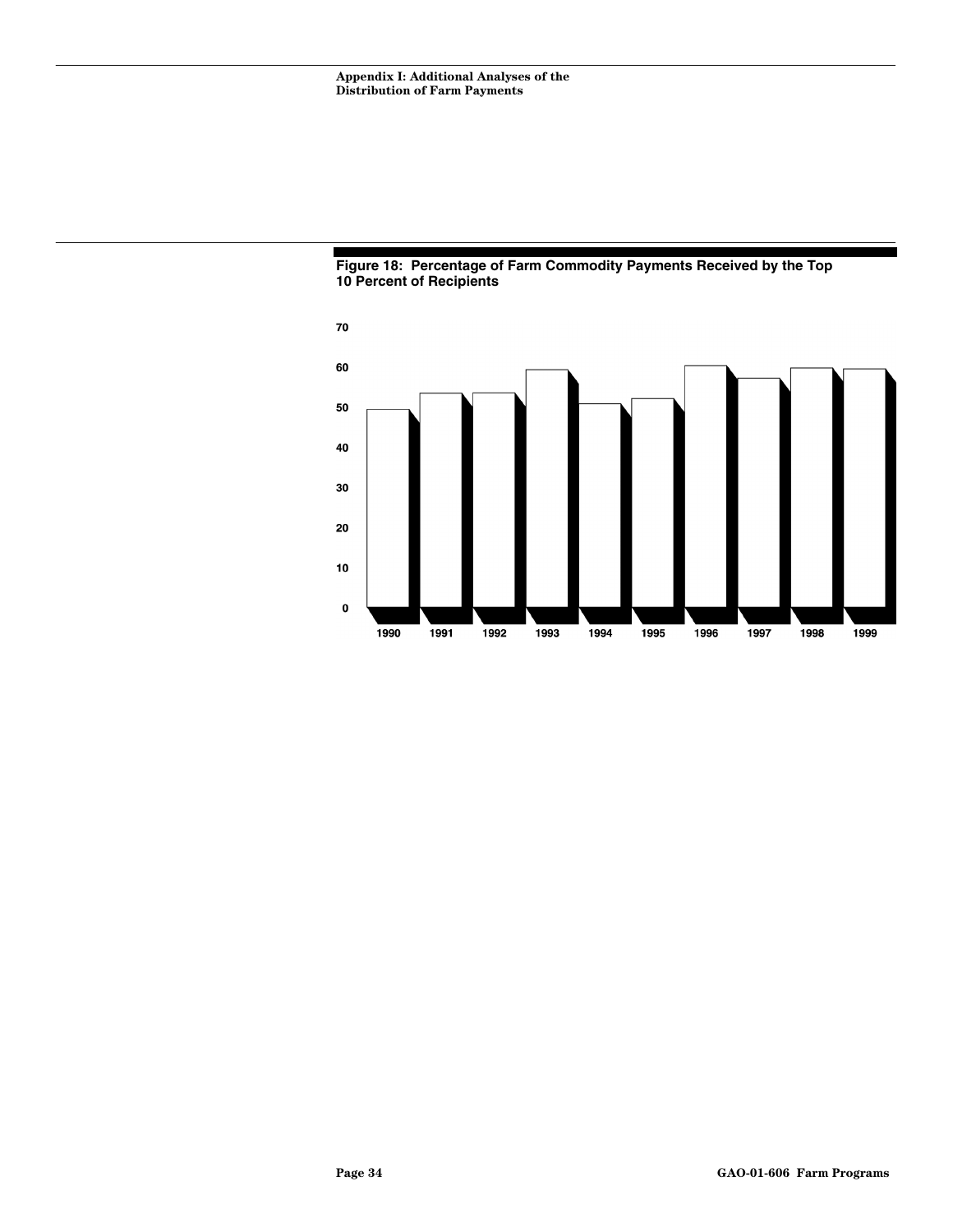## **Appendix II: Scope and Methodology** Appendix II: Scope and Methodology

To determine the distribution of farm payments over the past decade by farm size, the age of farm operators, crop, and state, we analyzed data from USDA's Agriculture Resource Management Study (ARMS) surveys (formerly the Farm Costs and Returns Surveys) and its Program Payments Reporting System (PPRS). The ARMS surveys are USDA's primary vehicle for collecting data on a wide range of issues about agriculture resource use and costs and farm financial conditions, while the PPRS is its main database on farm program payments.

The ARMS is an annual survey of U.S. farm operations (excluding institutional operations, such as prisons and Indian reservations) in the 48 contiguous states that is designed and administered by USDA' s National Agricultural Statistics Service. The National Agricultural Statistics Service compiles the survey results and transfers them to USDA's Economic Research Service (ERS) to maintain and analyze. The surveys are carried out through personal interviews of the principal operator of a random sample of farms selected to be representative of farms nationwide. (Landlords, who under certain circumstances may receive farm payments, are not included in the surveys.) Participation in the surveys is voluntary, and all individual responses are confidential. Survey coverage includes the financial and operating characteristics of farms and their crop and livestock production practices in a given year. For example, it includes data on such aspects as acres operated; crop and livestock production; rents paid and received; income from crops and livestock; other farm income, such as government (farm program) payments; off-farm income; production expenses; assets; debt; the farm operator; and the farm household.

At our request, ERS provided us with summary data from the ARMS surveys for 9 years, 1991 through 1999. The data for 2000 will not be available until later in 2001, and data for the years prior to 1991 were not comparable to these years. In 1992, the National Agricultural Statistics Service revised the procedures that it uses to expand the ARMS sample to create national estimates in order to more accurately account for coverage of farms and nonresponses to the survey. The Service used the new procedures to adjust and resummarize the data for 1991, but not for earlier years.

To determine the distribution of farm payments by farm size, we analyzed the ARMS data provided on the amount of government payments that farms received, the dollar value of their gross agricultural sales, the number of farm acres they operated, and how ERS classified them according to its farm typology, which is based, in part, on gross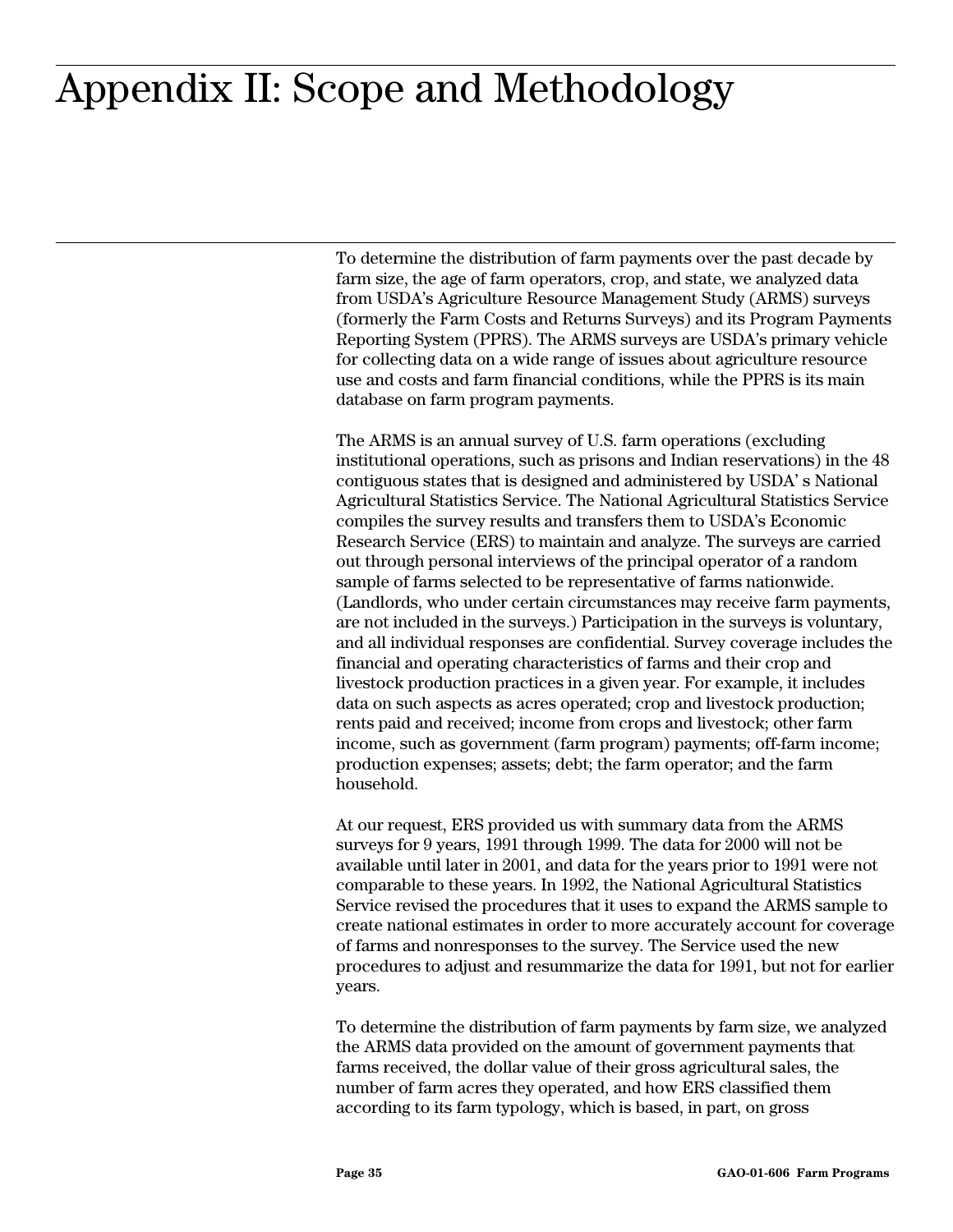agricultural sales. As part of our analysis, we also reviewed ARMS data on the percentage of farms receiving payments, average payments per farm, farms' percentage of the acreage planted and value of production of the crops for which farm program payments are made, payments as a percentage of gross cash income, and farms' financial position.

To determine the distribution of farm payments by the age of farm operators, we analyzed the ARMS data on the age of the farms' principal operators and the amount of payments received by their respective farms. This information also included data on the number of farms reporting payments, the percentage of planted acreage and the value of production of crops eligible for farm payments, payments as a percent of gross cash income, average payments, and the farms' financial position.

The ARMS surveys ask for the amount of payments received by farms under all federal and state agricultural programs. According to ERS staff, very little, if any, farm payments are made by states.

We used the PPRS to determine the distribution of farm payments by crop and state. The PPRS, which is maintained by the Farm Service Agency, contains a record of the individual payments made under the federal agricultural programs. These data include the payee's name, the amount of the payment, the program, a farm identifier, the farm's location, and the crop for which the payment was made. Farm Service Agency officials provided us with electronic files of the PPRS data for the last decade, 1990 through 1999. We limited our analysis to the four major farm program payments—(1) production flexibility contract payments (deficiency payments before 1996), (2) marketing loan gain/loan deficiency payments, (3) crop disaster payments, and (4) market loss payments. Payments under the Conservation Reserve Program are based on the number of acres enrolled in the program rather than the production of a crop or commodity.

To identify the major barriers that make it difficult for young people to enter farming, we reviewed available literature and interviewed knowledgeable Farm Service Agency and Economic Research Service officials. Through our review of the literature and our interviews, we also identified various programs and initiatives of USDA and the states to assist new and beginning farmers.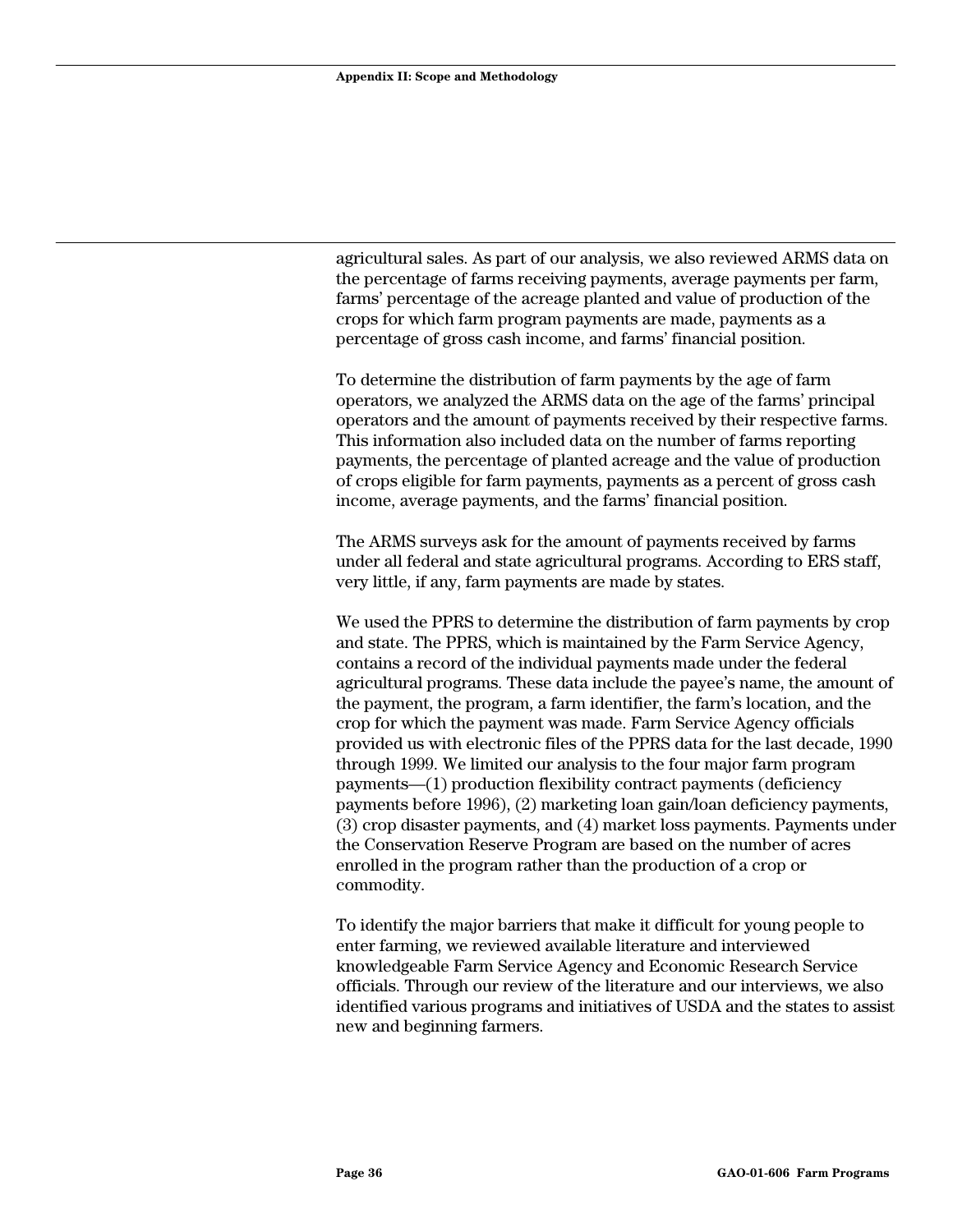We performed our work from August 2000 through May 2001 in accordance with generally accepted government auditing standards. We did not independently assess the accuracy and reliability of the ARMS or PPRS databases.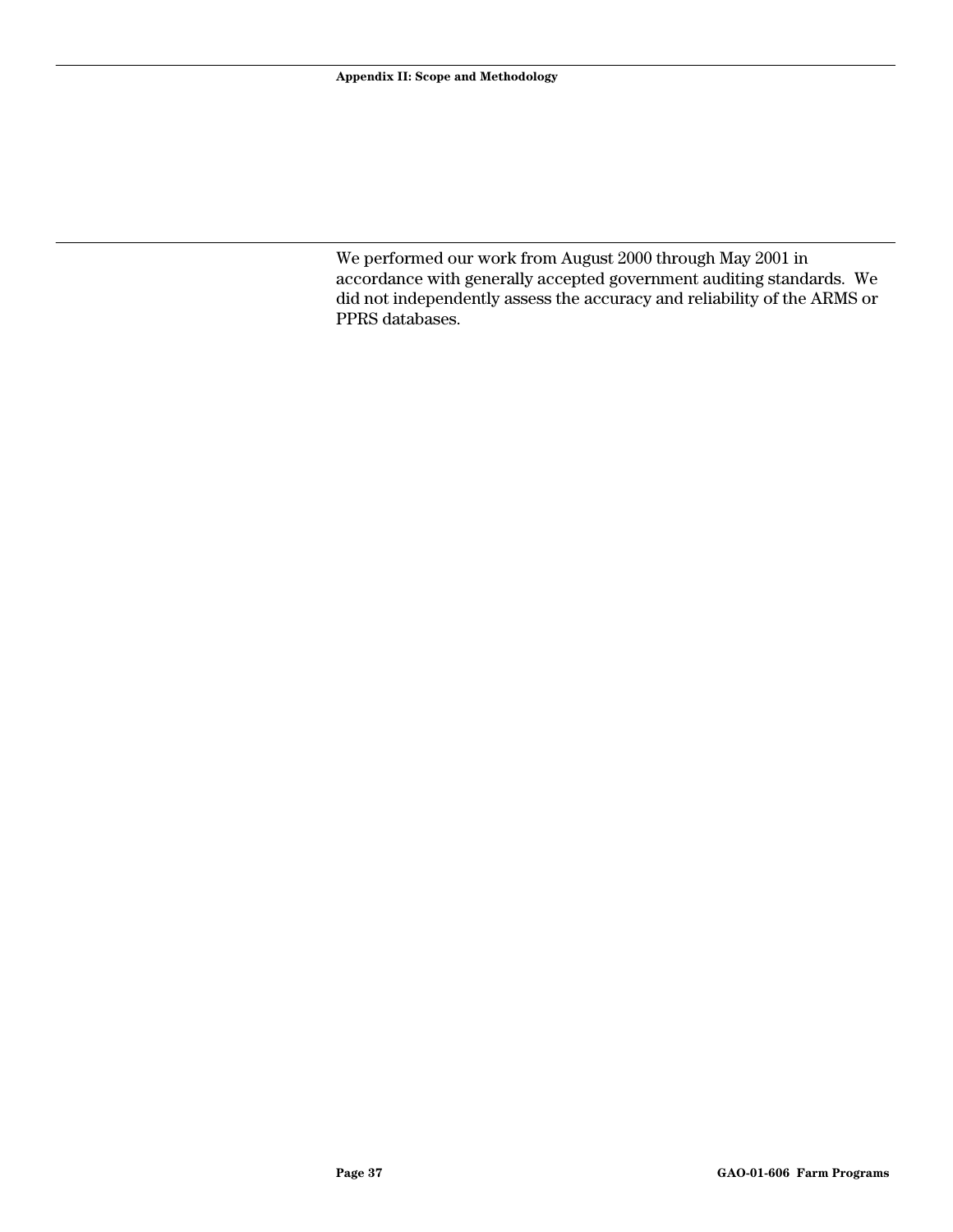## $\Lambda \cap \Gamma$ **AUL** Appendix III: GAO Contacts and Staff Acknowledgments

| <b>GAO</b> Contacts | Lawrence Dyckman (202) 512-3841<br>Gregory Kosarin (202) 512-6526                                                                                                                              |
|---------------------|------------------------------------------------------------------------------------------------------------------------------------------------------------------------------------------------|
| Acknowledgments     | In addition to those named above, Raymond H. Smith, Jr.; Nancy S.<br>Bowser; Mitchell B. Karpman; Arthur L. James, Jr.; and Charles W. Bausell,<br>Jr., made key contributions to this report. |